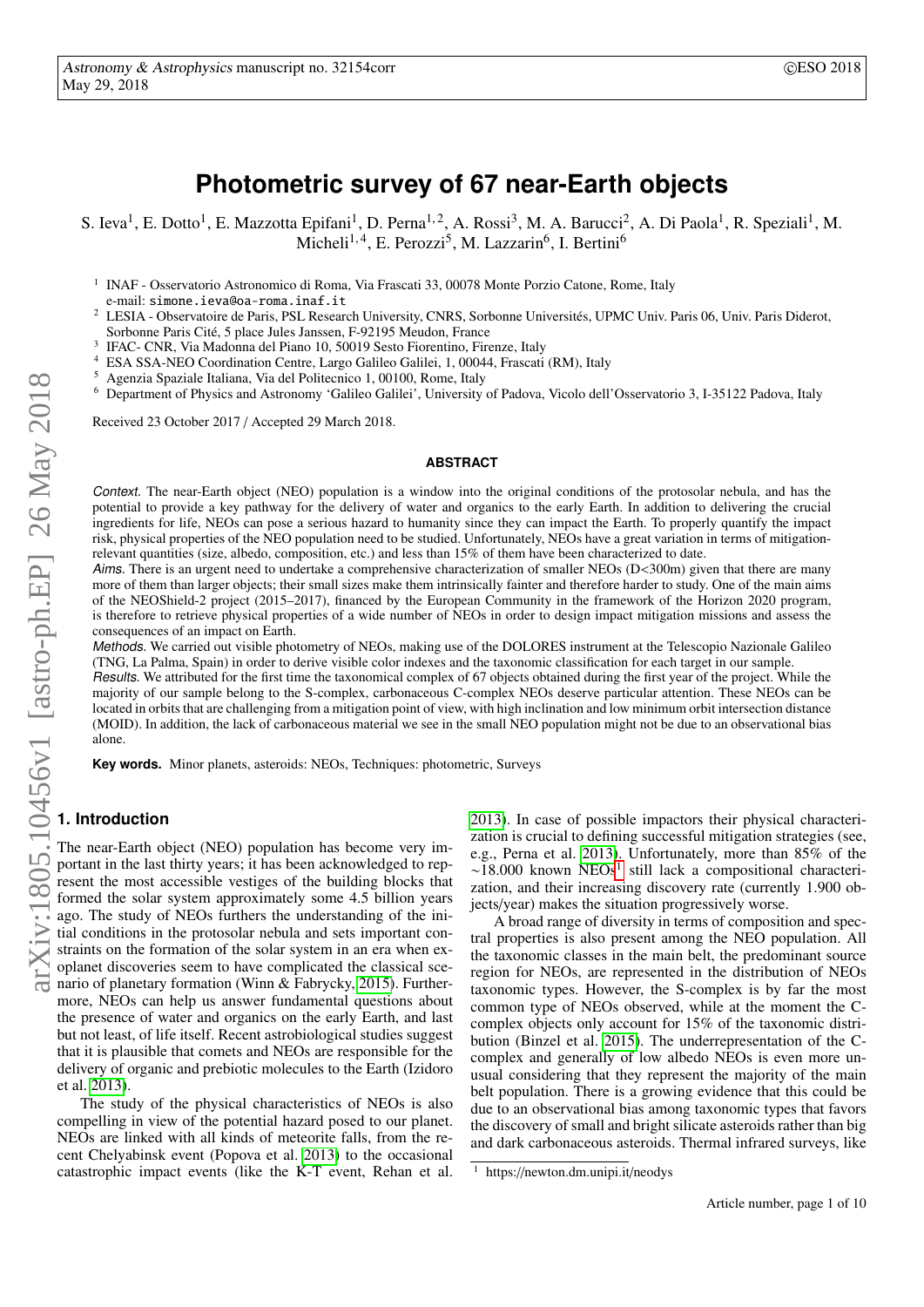NEOWISE, suggest that 35% of all NEOs discovered have low albedos (Mainzer et al. [2015\)](#page-4-6). Furthermore, [Delbo et al.](#page-4-7) [\(2014\)](#page-4-7) has shown that even thermal fragmentation can destroy preferentially dark bodies, reducing faint and dark carbonaceous material to a size limit below which they are no longer detected.

NEOs below a few hundred meters deserve attention since they greatly outnumber the larger objects, thus increasing their chances of impact with Earth. Even an object that is a few hundred meters in diameter is capable of causing severe regional damage (Perna et al. [2015\)](#page-4-8). Because of the potential threat to human civilization posed by NEOs, several space agencies and international organizations are currently studying how to plan in advance possible countermeasures that could mitigate an NEO impact. At the European level, the European Commission has promoted the study of NEOs by approving and financing the NEOShield-2 project (2015–2017) in the framework of the Horizon 2020 program. One of its main aims is to undertake for the first time ever a comprehensive characterization of the small NEO population, and to study their typical mitigation-relevant physical properties (size, albedo, mineralogy, shape, density, internal structure) in the occurrence of a future mitigation mission toward one of these objects. In particular, the Italian team has been in charge of the characterization of the NEO population via visible photometry.

In this article we present photometric color indexes and a taxonomic classification for a sample of 67 objects observed at the Telescopio Nazionale Galileo (TNG). In the following sections we report the results we obtained during the first year of the NEOShield-2 project: in section 2 we describe the observational settings and data reduction procedures; in section 3 we present the results we obtained in our sample using different complementary techniques; in section 4 we discuss our findings in the light of recent advancement in the field; and finally in section 5 we discuss our conclusions.

# **2. Observations and data reduction**

The data presented in this work were collected between September 2015 and September 2016 at the Telescopio Nazionale Galileo (TNG, La Palma, Canary Islands, Spain). Targets were selected from the NEOs observable each night using a prioritization algorithm (Cortese et al. [2017\)](#page-4-9), optimized for the NEOShield-2 requirements. At present, they all have no phys-ical characterization according to the EARN<sup>[2](#page-1-0)</sup> database. In order to increase our sample we included in our analysis previous observations for seven objects obtained at TNG in 2014. Observational conditions are given in Table 1.

Visible photometry was performed with the Device Optimized for the LOw RESolution (DOLORES) instrument, equipped with a 2048 x 2048 E2V 4240 thinned backilluminated, deep-depleted, Astro-BB coated CCD with a pixel size of 13.5  $\mu$ m. We used the broadband B-V-R-I filters, adjusting the exposure time according to the object magnitude in order to obtain a  $S/N > 40$ , thus reaching a level of precision in the determination of the magnitude able to differentiate taxonomy in visible wavelengths.

Typically, we used a B-V-R-V-I photometric sequence, repeating the V filter twice to avoid systematic errors. Images were reduced with the MIDAS software package using standard techniques (see, e.g., Perna et al. [2010\)](#page-4-10): bias subtraction and flat field correction; measurement of instrumental magnitude via aperture

photometry by integrating on a radius about three times the average seeing, and removing the sky contribution using a 5–10 pixel annulus around each object. Absolute calibration was performed by observing several standard stars each night (Landolt et al. [1992\)](#page-4-11). The error bars were computed taking into account the photometric errors and the instrumental magnitude statistics.

We properly reduced and calibrated B-V-R-I photometric measurements for a total sample of 67 individual NEOs. At the moment of writing the present article, there are no colors or taxonomy reported in the literature for any of them. The obtained color indexes are listed in Table 2. Seven NEOs were observable during two slots and were observed twice. We checked them for possible color variations caused by rotational light curves. Since the obtained color indexes do not present any intrinsic variation (see Table 2), we considered average values in the subsequent analysis.

# **3. Data analysis**

#### 3.1. Taxonomy

Taxonomic classification based upon photometric observations is a powerful tool for investigating the surface composition of a large sample of NEOs with a limited amount of observing time.

Starting from the photometric B, V, R, and I fluxes, first we obtained the B-V, V-R, and V-I color indexes given in Table 2. Then, in order to compare our color indexes with reflectance sample spectra from [DeMeo et al.](#page-4-12) [\(2009\)](#page-4-12), we normalized to unity the reflectance at the V filter, and we rescaled the B, R, and I reflectance using

$$
\mathcal{R}_{\lambda} = 10^{-0.4[(M_{\lambda}-V)-(M_{\lambda}-V)_{\odot}]},
$$

where  $(M_{\lambda} - V)$  and  $(M_{\lambda} - V)_{\odot}$  are the colors for the object and the Sun at the wavelength  $\lambda$ .

We taxonomically classified our sample using the M4AST online classification algorithm (Popescu et al. [2012\)](#page-4-13) that adopts standard curve matching techniques to determine to what extent the reflectance of an asteroid is similar to a standard spectrum, considering each class portrayed in [DeMeo et al.](#page-4-12) [\(2009\)](#page-4-12). For our analysis we considered three major groups: the S-complex (including S-, Sa-, Sq-, Sr-, Sv-, and Q-type objects), the Ccomplex (B-, C-, Cb-, Cg-, Cgh-, and Ch-type objects), and the X-complex (X-, Xc-, Xe-, Xk-, and Xn-type objects). We also classified a few NEOs as belonging to several end-members (A- , D-, and V-type objects). The final taxonomic classification is listed in Table 2.

In order to have an independent confirmation of the taxonomy, we compared the B-R  $(B-V + V-R)$  and V-I color indexes that we obtained for NEOs in our sample with the same colors derived using the sample spectra for each class retrieved by [De-](#page-4-12)[Meo et al.](#page-4-12) [\(2009\)](#page-4-12). The latter were obtained integrating the flux of these average spectra over the transmission range of each B-V-R-I filter.

In Fig. 1 we show the B-R versus V-I color-color diagram for NEOs observed in our survey. Values from the sample spectra of [DeMeo et al.](#page-4-12) [\(2009\)](#page-4-12) are shown in bold letters. It is clear that different taxonomic groups occupy different regions of the diagram and that our taxonomic classification is reliable. A general agreement for C, S, and X-complex, and for D-types is evident. The great intrinsic spectral variation found in the visible range for basaltic material (see, e.g., Ieva et al. [2016\)](#page-4-14) could be responsible for the great dispersion for V-type objects. Due to the presence of

<span id="page-1-0"></span><sup>2</sup> www.earn.dlr.de/nea/table1\_new.html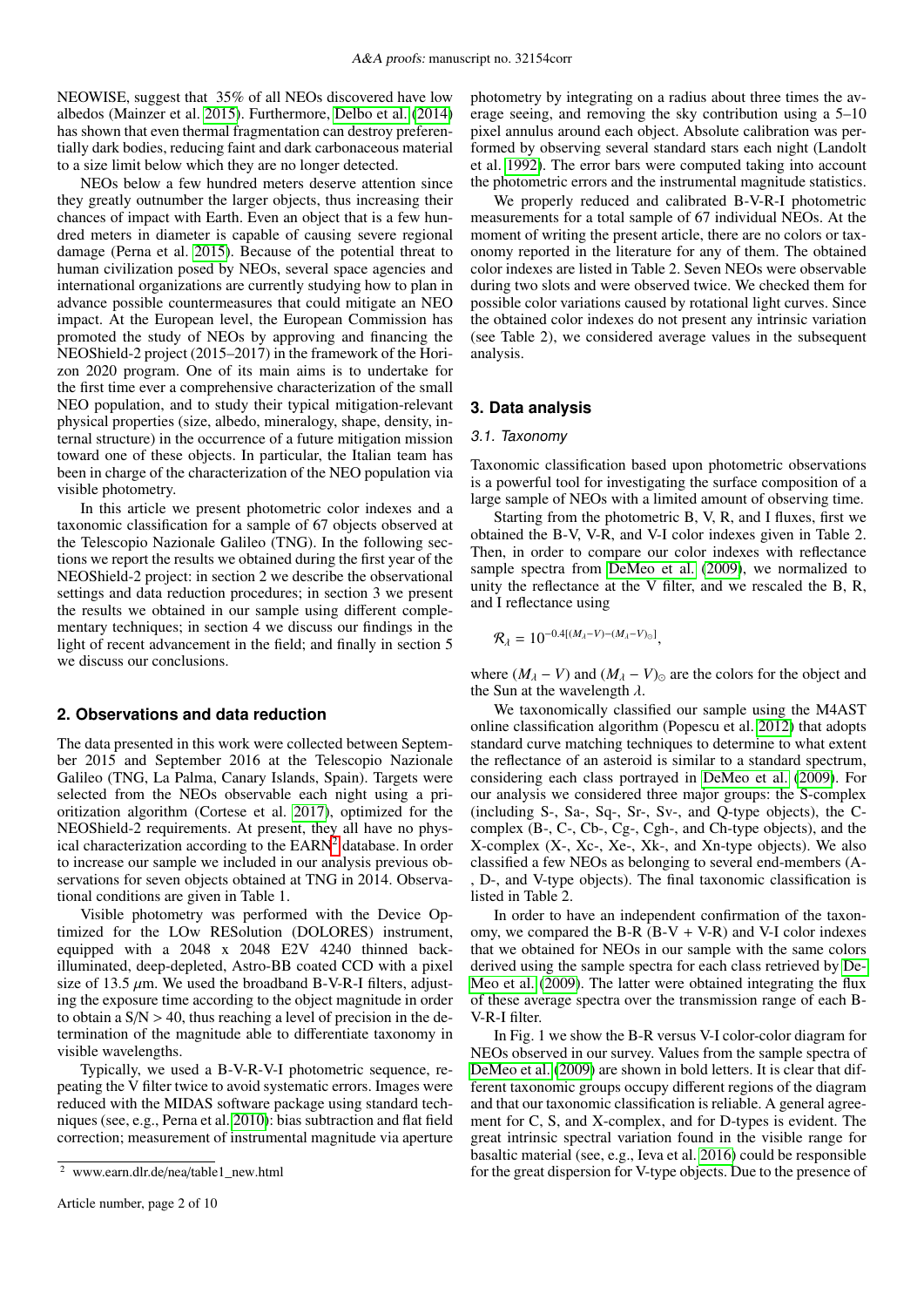only one NEO belonging to the A-type in our survey, no reliable comparison is possible at the moment.

We also present in Table 3 the B-R and V-I median colors and the 1- $\sigma$  deviation for the different complexes in our sample, together with the values obtained from the DeMeo spectra. Error bars in this case take into account the dispersion of each sample spectrum.

## 3.2. Taxa versus orbital parameters

To investigate the relationship between taxonomic classification (and therefore surface composition) and dynamical properties, we analyzed the distribution of different taxa in our sample according to their orbital parameters: semimajor axis *a*, eccentricity *e*, inclination *i*, perihelion *q*, aphelion *Q*, and minimum orbit intersection distance (MOID) with our planet. The last in particular allows us to define the potentially hazardous asteroids (PHAs), which are objects with a present MOID with the Earth <  $0.05$  au and an absolute magnitude  $H < 22$ . PHAs are therefore NEOs passing close to our planet that are big enough to cause regional or even global damage. Assuming the average albedo found by Mainzer et al. [2011,](#page-4-15) these objects could be bigger than 140 m, although recently it has been proposed to include ob-jects large enough to penetrate the Earth's atmosphere<sup>[3](#page-2-0)</sup>. Therefore, the characterization of the composition and the mitigationrelevant quantities for objects down to 30 m is crucial. With our survey, we performed for the first time the taxonomical classification for 23 PHAs. They are listed with an asterisk in Table 2.

Median values of the orbital parameters are shown in Table 4 for the two most represented taxonomic classes in our sample: the C- and S-complexes. Silicate S-complex objects have the lowest median values for both *a* and *q*, as expected for objects formed in the inner part of the main belt. They also show the lowest average MOID in the sample. Carbonaceous asteroids exhibit higher *a* and *Q* values, as expected for objects originated from the middle and outer parts of the main belt (Morbidelli et al. [2002\)](#page-4-16).

In Fig. 2 we show the orbital inclination versus Earth's MOID for all the objects characterized in our sample, with a focus on the PHA population. The majority of PHAs in our survey (15) belongs to the S-complex, in agreement with the recent results of [Perna et al.](#page-4-17) [\(2016\)](#page-4-17).

Objects with a low MOID can have a close encounter with our planet, and the lower the MOID, the higher is the impact risk in the next centuries. Moreover, this parameter can be altered by close encounters with terrestrial planets, and can change up to  $\pm$  0.05 au over a century. For this reason, objects with an extremely low MOID should be monitored in the next decades. In addition, the accessibility of a NEO from Earth can be measured by the ∆*V*, the velocity increment required for a spacecraft to reach the asteroid orbit. This parameter can be used as a reliable estimation of the fuel necessary to arrive at the target. Current propulsion technologies limit the accessible NEOs to those with ∆*V* below 7 km/s (Hinkle et al. [2014\)](#page-4-18). Since NEOs on orbits with an inclination  $i > 10°$  have greater  $\Delta V$ , they are at the moment inaccessible from our planet.

Two C-complex bodies in our survey (154275 and 430804) show very low MOID  $(< 0.04$  au) and very high inclination  $($ 10◦ ). Moreover, at present the most advanced mitigation technique, the kinetic impactor, strongly depends on the porosity of the impacting objects; it seems more challenging to execute this technique on a C-type rather than a S-type asteroid (Perna et al. [2013,](#page-4-4) Drube et al. [2015\)](#page-4-19). Therefore, the more porous C-complex objects in low MOID, high inclination orbits represent at the moment a greater risk in terms of mitigation, and should require in the future a more detailed investigation (e.g., near-IR spectroscopy).

#### 3.3. Statistical analysis

In our survey we classified for the first time 67 uncharacterized NEOs. We found that the majority belong to the S-complex (41), while C- and X-complex account for 11 and 7 objects, respectively. We also identified four V-type objects, three D-type bodies, and only one A-type asteroid. The taxonomic distribution of the observed NEOs in our sample is comparable with the distribution of taxonomic types retrieved from the EARN database (See Fig. 3a). However, since we noticed an overrepresentation of C-complex bodies (and an underrepresentation of silicate Scomplex targets) with respect to the EARN database, we decided to analyzed the distribution of these taxonomic classes in greater detail.

The absolute magnitude H can be used as a proxy to determine the target size once the geometrical albedo is known. The knowledge of asteroid diameters is crucial in order to constrain the impact energy of NEOs and therefore to plan a proper mitigation strategy. Unfortunately, albedo has been computed only for a handful of NEOs (See Table 2 with the known albedos for targets in our sample). Therefore, to retrieve the size of the observed NEOs, whenever the real albedo was not available, we used the mean albedo of the derived taxonomic class (as given by Ryan & Woodward [2010\)](#page-4-20).

A statistical bias could arise comparing C- and S-complex at a fixed H, since the lower albedo for carbonaceous objects results in a greater diameter. This seems particularly important for scarcely populated binnings of H (i.e., the extremes of the distribution). In our present collection of NEOs we only have four objects with  $H < 17$  and one with  $H > 22$ . To increase the significance of our results, we decided to not consider these objects in the following statistical analysis. We divided our remaining sample of 62 NEOs in three major groupings according to their estimated size:  $D < 300$  m,  $300$  m  $< D < 800$  m, and  $D > 800$ m. These three ranges were chosen in order to have a comparable number of objects in each bin (22, 24, and 16, respectively). Despite the limited number of targets, our analysis still pointed out some interesting results that are discussed in the next section in a broader context. For example, the only A-type object found in our survey is in the small diameter range. In addition, as shown in Fig. 3b, S-complex bodies have a comparable number of objects in the small and medium range, with a slight drop in the large range; on the contrary, C-complex bodies only have one object in the small range, but a comparable number in the medium and large range.

### **4. Discussion**

With our survey we increased by 9% the number of physically characterized PHAs already known (See Perna et al. [2016\)](#page-4-17). The physical characterization of this subclass of NEOs is particularly important since it can pose a serious hazard to human civilization. We confirmed that a large part of this population belongs to the S-complex group. However, the most dangerous objects in our sample are represented by porous C-complex targets with a low MOID and on high inclination (>10 deg) orbits. The current most advanced technique to prevent an impact hazard is

<span id="page-2-0"></span><sup>3</sup> cneos.jpl.nasa.gov/doc/SDT\_report\_2017.html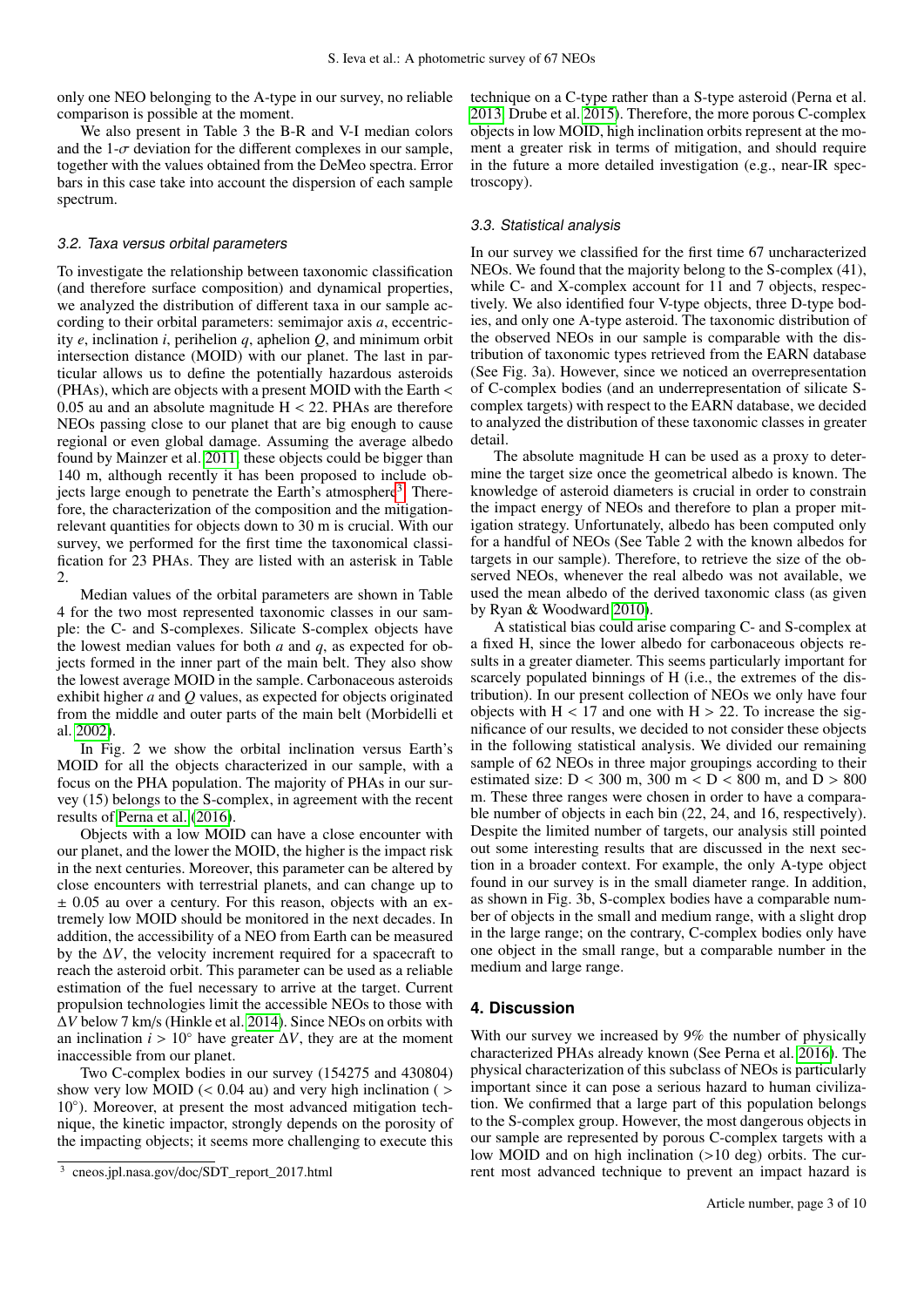the kinetic impactor (Drube et al. [2015\)](#page-4-19), which strongly depends on the porosity of the threatening object. Moreover, to organize a mitigation mission towards objects coming from these orbits could be particularly challenging since the ∆*V* for these objects is greater than current technological capabilities. In addition, Ccomplex bodies usually have a lower albedo, which could result in a greater diameter than expected using an average albedo. So, for a proper evaluation of the mitigation-relevant quantities (e.g., size) these objects require a further analysis.

The taxonomic distribution in our sample is in agreement with literature (Binzel et al. [2015\)](#page-4-5) and the EARN database, with the overall majority of NEOs belonging to the S-complex, and only a few targets to the C-complex. This could be explained by the efficiency of the transport mechanisms from the main belt towards the inner regions of the solar system, since S-complex are more common in the inner main belt and closer to highly efficient resonances (Binzel et al. [2004\)](#page-4-21), while C-complex are connected with the middle/outer main belt, as confirmed by our orbital analysis.

Our size analysis pointed out that there is a lack of carbonaceous asteroids in the small size range  $(D < 300$  m). Carbonaceous material generally has a low albedo, resulting in an observational bias that favors the discovery of larger/brighter carbonaceous asteroids rather than the smaller/fainter ones. Although focused mostly on main belt asteroids, the analysis of [Mainzer](#page-4-22) [et al.](#page-4-22) [\(2012\)](#page-4-22) has pointed out that, when comparing sizes and albedos for asteroids with taxononomic classification discovered by optical surveys, there seems to be a paucity of small, low albedo asteroids. However, when considering a IR-selected sample based on 12-micron flux, [Mainzer et al.](#page-4-15) [\(2011\)](#page-4-15) has found no significant variation in the ratio of bright to dark albedo asteroids from ∼ 10 km down to a few hundred meters. This could suggest that that observational selection effects can be at play when observing the lack of small, dark NEOs found by visible surveys.

The apparent minority of C-complex objects with decreasing size could also be related to the recent findings described in [Scheeres](#page-4-23) [\(2017\)](#page-4-23). It is well known that the Yarkovsky - O'Keefe - Radzievskii - Paddack (YORP) spin-up, coupled with low levels of cohesion, can cause the disaggregation of rubble pile asteroids. [Scheeres](#page-4-23) [\(2017\)](#page-4-23) suggests that this process might lead to "fundamental constituents" (monolithic rocks), reaching a size limit in their distribution that depends on many parameters of the body (density, strength, etc.). According to this model, Scomplex bodies tend to fragment more into their fundamental constituents than C-complex objects, possibly due to their drier nature. Hence, the lack of carbonaceous material that we see in the small NEO population could be due not only to an observational bias, but could also have a physical nature related to their higher mechanical resistance to rotational fission. One of the unknowns in the model in [Scheeres](#page-4-23) [\(2017\)](#page-4-23) is the size of these fundamental constituents for the different taxonomic types. Our results pointed out that the limit size for C-complex asteroids should reside within our  $D < 300$  size bin, where we start to observe a differentiation in terms of relative number of objects within the S and C populations. It is worth noting again that these conclusions are based on a small data set and therefore will be investigated in detail during the second year of the project.

In our survey we classified only one A-type asteroid, which is in the small diameter range. This could be related to what is known as the "missing olivine problem": A-type olivinedominated asteroids are rare in both asteroidal surveys and meteorite collections (Sanchez et al. [2014\)](#page-4-24). Our results might indicate that most of the olivine material in the solar system could have

Article number, page 4 of 10

been battered to bits, making them elusive to be found. However, due to the limited number of A-type objects in our survey, more observations of A-type objects are necessary to confirm this preliminary result.

# **5. Conclusions and future perspectives**

During the first year of the NEOShield-2 project we obtained B-V-R-I color indexes for 67 uncharacterized NEOs. We derived a taxonomic classification for all of them. The overall majority belongs to the S-complex (41 objects), while the C- and X-complex account for 11 and 7 objects, respectively. Other taxonomic types (V-, D- and A-type) account for the remaining 8 objects.

The B-R versus V-I color diagram shows that the defined taxonomic groups occupy different regions, and confirms the goodness of our taxonomy obtained with the M4AST tool; our sample is also in agreement with the typical ranges found for C, S, and X-complex objects using the sample spectra from the Bus-DeMeo taxonomy. The analysis of the orbital parameters of our targets (a, e, i, q, Q, MOID) confirms that carbonaceous material is more related to the middle/outer main belt, while silicate NEOs show a connection with inner main belt.

The analysis of the size distribution among taxonomical classes has pointed out that there seems to be a lack of carbonaceous material going to smaller sizes, and that the only olivinedominated asteroid lies in this size range. While it is possible that a physical phenomenon is responsible for the lack of smaller carbonaceous NEOs, observational selection effects can still play a significant role. More observations of the small NEO population are needed at different wavelength ranges in order to settle the question of what is causing these selection effects. For these reasons in the second year of the project we will focus more our observational campaign on smaller and fainter NEO targets  $(H > 20)$ . Other than revealing whether the lack of carbonaceous material at small size ranges is due to a physical limit or whether it is bias-driven, and revealing important information on the formation and evolution of the solar system (i.e., the missing olivine problem), the physical characterization of small NEOs ( $D < 300$  m) is crucial, due to the higher likelihood of their potential impact on our planet. The characterization of their mitigation-relevant quantities (e.g., surface composition, albedo, size) will therefore be fundamental to designing a successful mitigation strategy.

The current knowledge of mitigation missions is still at the very beginning, and this is particularly true for porous carbonaceous asteroids. Only few laboratory experiments have assessed the role of porosity in the mitigation of threatening asteroids. Moreover, while our knowledge of mineralogy of asteroids has greatly improved over the last ten years, we know very little about their internal structure. In the next years, future space missions planned toward carbonaceous NEOs will determine more about their structure, while new laboratory experiments should assess the role of porosity in the mitigation of potential impactors in greater detail. New observations of the small NEO population, performed in synergy with future space missions and laboratory experiments, will not only improve the design of future mitigation missions, but will also allow us to reach a new level of comprehension of the current unsolved issues of the small bodies population.

*Acknowledgements.* This research has been funded with support from the European Commission (grant agreement no. 640351 H2020- PROTEC-2014 - Access technologies and characterization for Near Earth Objects (NEOs). SI also acknowledges financial support from ASI (contract No. 2013-046-R.0: "OSIRIS-REx Partecipazione Scientifica alla missione per la fase B2/C/D"). DP has re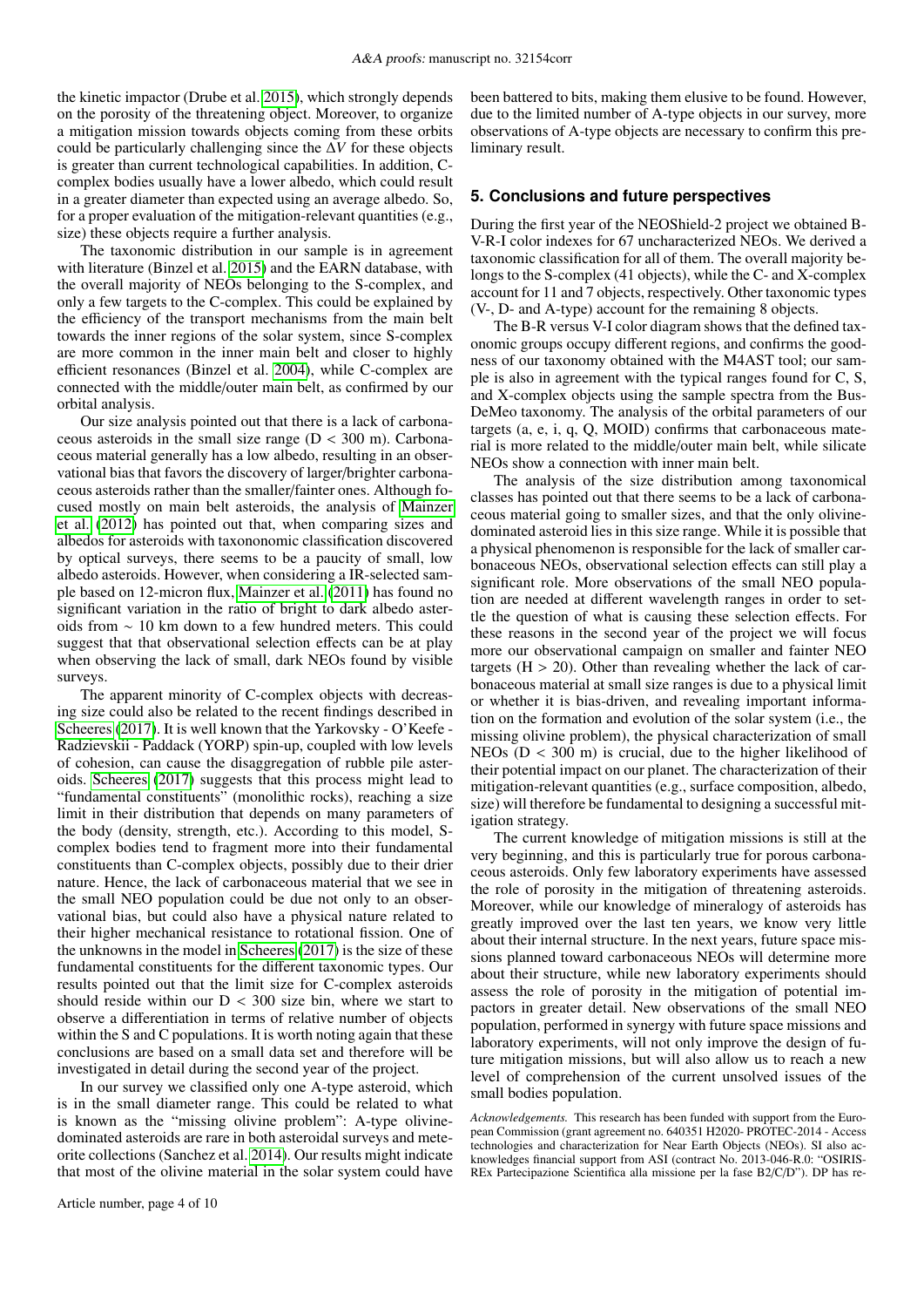ceived funding from the European Union's Horizon 2020 research and innovation program under the Marie Sklodowska-Curie actions (grant agreement n. 664931). We would also like to thank the anonymous referee for the insightful comments that helped improve the paper.

## **References**

- <span id="page-4-5"></span>Binzel, R. P., Reddy, V., & Dunn, T. L. 2015, The Near-Earth Object Population: Connections to Comets, Main-Belt Asteroids, and Meteorites, ed. P. Michel, F. E. DeMeo, & W. F. Bottke, 243–256
- <span id="page-4-21"></span>Binzel, R. P., Rivkin, A. S., Stuart, J. S., et al. 2004, Icarus, 170, 259
- <span id="page-4-25"></span>Bowell, E., Chernykh, N. S., & Marsden, B. G. 1989, in Asteroids II, ed. R. P. Binzel, T. Gehrels, & M. S. Matthews, 21–38
- <span id="page-4-9"></span>Cortese, M., Perozzi, E., Micheli, M., et al. 2017, Meteoritics and Planetary Science, 52, 522
- <span id="page-4-7"></span>Delbo, M., Libourel, G., Wilkerson, J., et al. 2014, Nature, 508, 233
- <span id="page-4-12"></span>DeMeo, F. E., Binzel, R. P., Slivan, S. M., & Bus, S. J. 2009, Icarus, 202, 160
- <span id="page-4-19"></span>Drube, L., Harris, A. W., Hoerth, T., et al. 2015, NEOSHIELD - A Global Approach to Near-earth Object Impact Threat Mitigation, ed. J. N. Pelton & F. Allahdadi, 763–790
- <span id="page-4-18"></span>Hinkle, M. L., Moskovitz, N., & Trilling, D. 2014, in AAS/Division for Planetary Sciences Meeting Abstracts, Vol. 46, AAS/Division for Planetary Sciences Meeting Abstracts, 213.07
- <span id="page-4-14"></span>Ieva, S., Dotto, E., Lazzaro, D., et al. 2016, MNRAS, 455, 2871
- <span id="page-4-1"></span>Izidoro, A., de Souza Torres, K., Winter, O. C., & Haghighipour, N. 2013, ApJ, 767, 54
- <span id="page-4-11"></span>Landolt, A. U. 1992, AJ, 104, 340
- <span id="page-4-15"></span>Mainzer, A., Grav, T., Bauer, J., et al. 2011, ApJ, 743, 156
- <span id="page-4-22"></span>Mainzer, A., Masiero, J., Grav, T., et al. 2012, ApJ, 745, 7
- <span id="page-4-6"></span>Mainzer, A., Usui, F., & Trilling, D. E. 2015, Space-Based Thermal Infrared Studies of Asteroids, ed. P. Michel, F. E. DeMeo, & W. F. Bottke, 89–106
- <span id="page-4-16"></span>Morbidelli, A., Bottke, Jr., W. F., Froeschlé, C., & Michel, P. 2002, Origin and Evolution of Near-Earth Objects, ed. W. F. Bottke, Jr., A. Cellino, P. Paolicchi, & R. P. Binzel, 409–422
- <span id="page-4-8"></span>Perna, D., Barucci, M. A., Drube, L., et al. 2015, Planet. Space Sci., 118, 311
- <span id="page-4-10"></span>Perna, D., Barucci, M. A., Fornasier, S., et al. 2010, A&A, 510, A53
- <span id="page-4-4"></span>Perna, D., Barucci, M. A., & Fulchignoni, M. 2013, A&A Rev., 21, 65
- <span id="page-4-17"></span>Perna, D., Dotto, E., Ieva, S., et al. 2016, AJ, 151, 11
- 
- <span id="page-4-13"></span>Popescu, M., Birlan, M., & Nedelcu, D. A. 2012, A&A, 544, A130
- <span id="page-4-3"></span><span id="page-4-2"></span>Popova, O. P., Jenniskens, P., Emel'yanenko, V., et al. 2013, Science, 342, 1069 Rehan, S. M., Leys, R., & Schwarz, M. P. 2013, PLoS ONE, 8, e76683
- <span id="page-4-20"></span>Ryan, E. L. & Woodward, C. E. 2010, AJ, 140, 933
- <span id="page-4-24"></span>Sanchez, J. A., Reddy, V., Kelley, M. S., et al. 2014, Icarus, 228, 288
- <span id="page-4-23"></span>Scheeres, D. J. 2017, ArXiv e-prints [arXiv:1706.03385]
- <span id="page-4-0"></span>Winn, J. N. & Fabrycky, D. C. 2015, ARA&A, 53, 409

Table 3. B-R and V-I color ranges found in our sample and using the DeMeo sample spectra. Our colors are computed from the median value and using the  $1-\sigma$  deviation as the error. DeMeo colors are computed integrating the flux of the sample spectra from DeMeo et al. (2009) over the transmission range of each filter. Errors in this case take into account the dispersion of these sample spectra.

|   | $(R)$ <sub>Leva</sub> <sub>17</sub> | $R)_{DeMeo}$   | $\int$ leval 7  | <i>DeMeo</i> |
|---|-------------------------------------|----------------|-----------------|--------------|
|   | $1.07 \pm 0.12$                     | $1.09^{+0.1}$  | $0.67 \pm 0.07$ |              |
| D | $1.21 \pm 0.06$                     | $1.18^{+0.07}$ | $0.89 \pm 0.03$ |              |
| S | $1.32 \pm 0.07$                     | $1.29^{+0.14}$ | $0.77 \pm 0.09$ |              |
| V | $1.44 \pm 0.19$                     |                | $0.71 \pm 0.08$ |              |
| X | $1.19 \pm 0.06$                     |                | $0.78 \pm 0.05$ |              |
|   |                                     |                |                 |              |

| Table 4. Median orbital parameters (semimajor axis, eccentricity, incli- |
|--------------------------------------------------------------------------|
| nation, aphelion, perihelion, and minimum orbital intersection distance) |
| for the two major groupings considered in our analysis                   |

| C(11)            | S(41)            |
|------------------|------------------|
| $2.21 + 0.72$    | $1.61 \pm 0.59$  |
| $0.49 \pm 0.13$  | $0.43 + 0.17$    |
| $11.58 \pm 7.15$ | $15.73 \pm 9.53$ |
| $1.14 \pm 0.28$  | $0.93 \pm 0.26$  |
| $3.42 \pm 1.26$  | $2.28 \pm 1.09$  |
| $0.15 \pm 0.15$  | $0.11 \pm 0.11$  |
|                  |                  |



Fig. 1. B-R vs. the V-I color indexes for the sample considered in our analysis (see Table 2). Also shown (in bold) are the average values obtained from the DeMeo et al. (2009) sample spectra with the method described above (see also Table 3).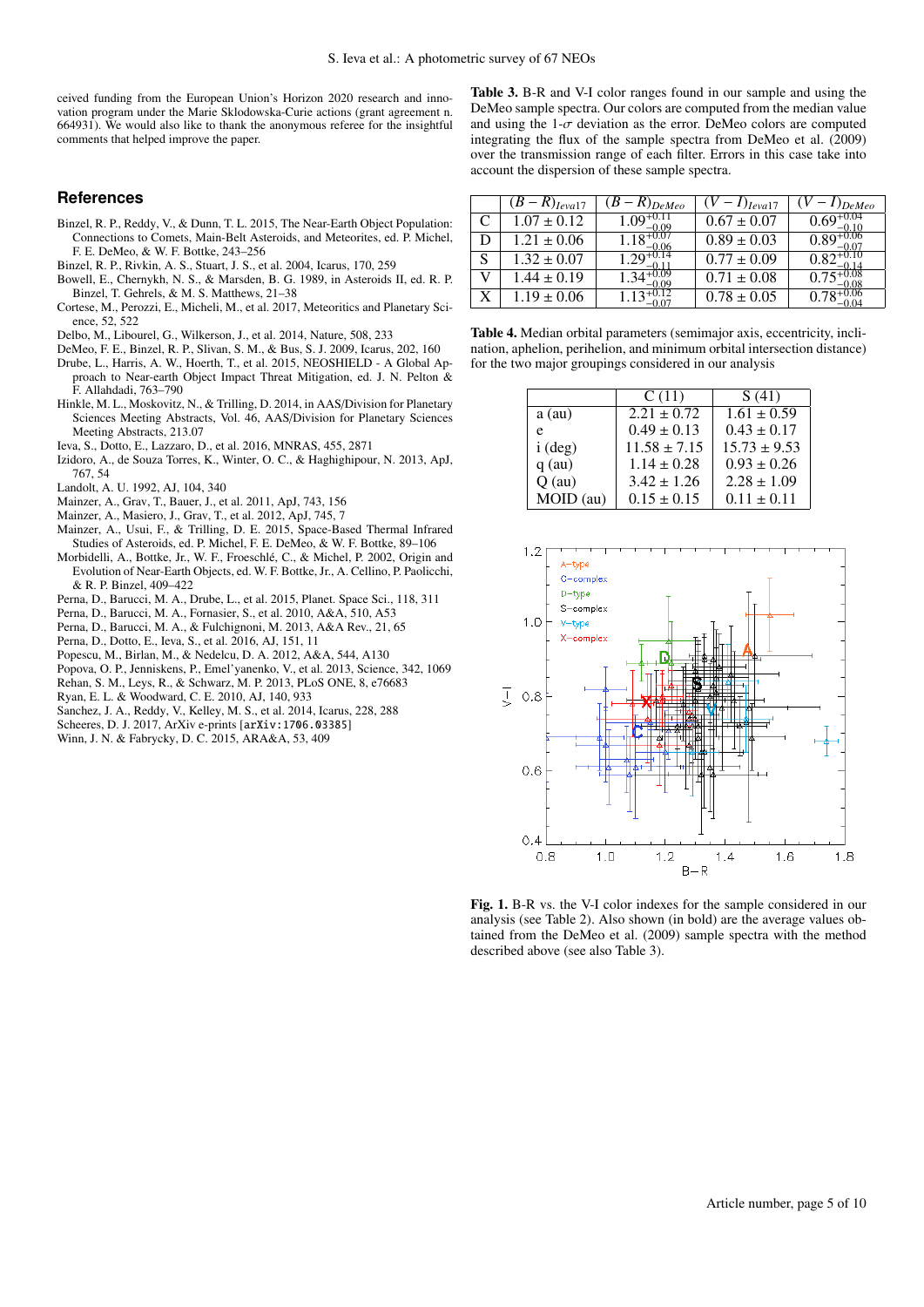

 $\blacksquare$  C

 $\blacksquare$  S

 $D > 800$  m

Fig. 2. a) Inclination vs. MOID reported for the whole sample of NEOs and b) zoom on  $M OID < 0.05$ , which defines the PHA population (23) bodies in our sample). In particular, two carbonaceous targets (circled in red) show very low MOID and very high inclination. These objects are on a challenging orbit for mitigation purposes, and require a detailed analysis.



Fig. 3. a) Percentage distribution of the taxonomic complexes and classes in our survey compared to those reported in the EARN database (www.earn.dlr.de/nea/table1\_new.html) and b) the distribution of Cand S-complex objects classified in our survey in three different size ranges: D < 300 m, 300 m < D < 800 m, and D > 800 m.

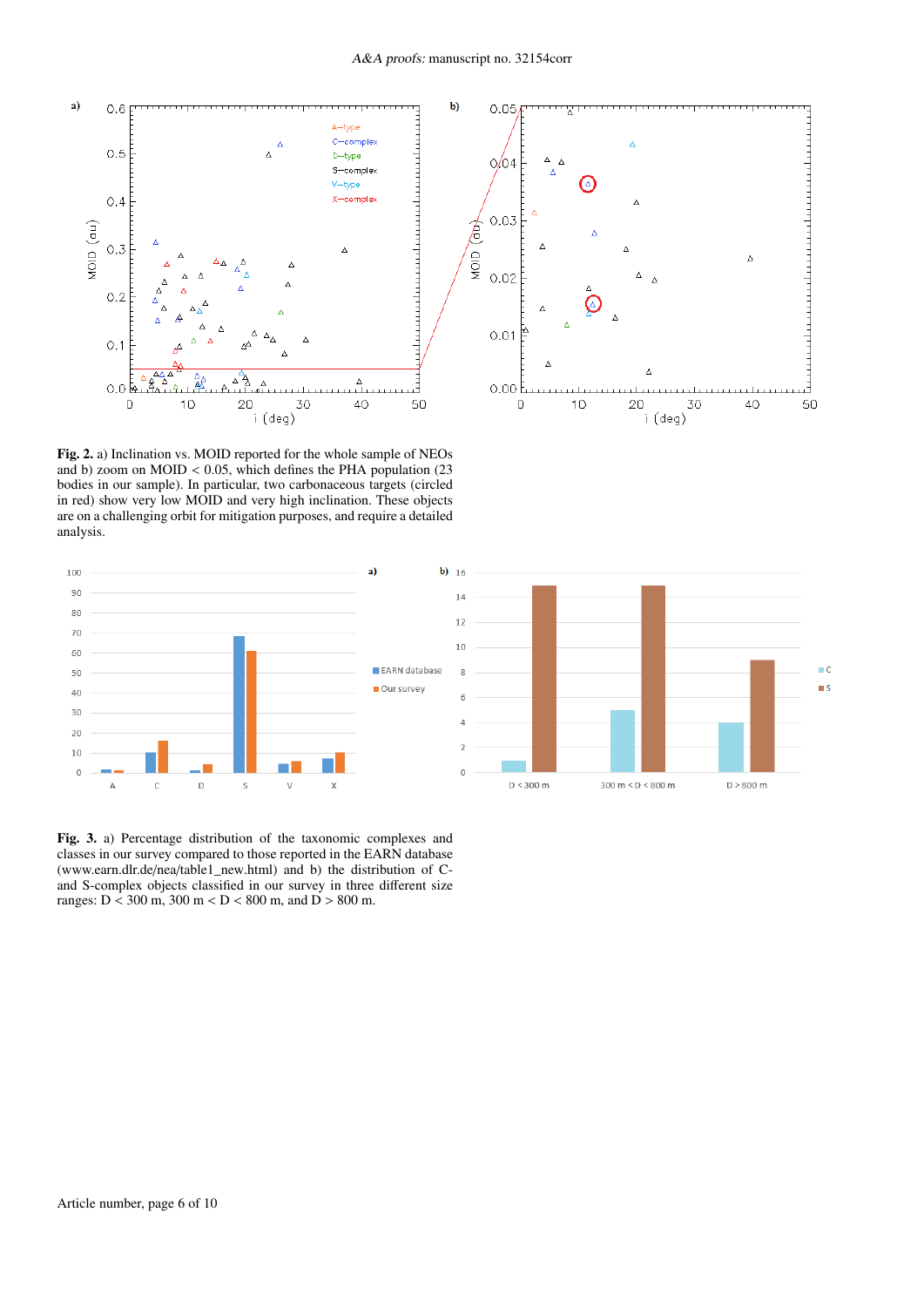Table 1. Observational circumstances for the sample of 67 NEOs observed.

| (au)<br>(au)<br>16.8<br>4596 1981 QB<br>12/02/2016<br>1.813<br>2.573<br>5370 Taranis<br>2.301<br>3.250<br>02/05/2016<br>7.2<br>15.0<br>6050 Miwablock*<br>12/02/2016<br>3.129<br>2.458<br>02/05/2016<br>2.340<br>3.165<br>12.2<br>138852 2000 WN10<br>10/12/2015<br>1.197<br>37.9<br>0.289<br>10/12/2015<br>142563 2002 TR69<br>1.131<br>29.1<br>1.804<br>154275 2002 SR41<br>01/07/2014<br>0.224<br>38.8<br>1.182<br>155110 2005 TB<br>10/12/2015<br>1.526<br>34.4<br>0.782<br>159857 2004 LJ1<br>01/07/2014<br>1.256<br>2.080<br>21.2<br>162273 1999 VL12<br>10/12/2015<br>1.837<br>22.6<br>1.008<br>174806 2003 XL<br>10/12/2015<br>18.3<br>1.098<br>1.965<br>194126 2001 SG276<br>10/12/2015<br>0.874<br>1.756<br>20.3<br>242708 2005 UK1<br>01/07/2014<br>27.3<br>0.535<br>1.462<br>243566 1995 SA<br>53.5<br>01/07/2014<br>0.532<br>1.239<br>250706 2005 RR6<br>32.4<br>06/04/2016<br>0.689<br>1.512<br>267136 2000 EF104<br>06/04/2016<br>0.479<br>1.448<br>17.4<br>333578 2006 KM103<br>02/07/2016<br>1.223<br>47.8<br>0.360<br>334412 2002 EZ2*<br>06/04/2016<br>14.3<br>0.318<br>1.306<br>02/05/2016<br>0.403<br>1.302<br>36.9<br>334673 2003 AL18<br>02/12/2015<br>0.791<br>1.722<br>15.6<br>356285 2010 DE<br>06/04/2016<br>1.989<br>8.8<br>1.012<br>411201 2010 LJ14<br>02/05/2016<br>1.433<br>36.5<br>0.614<br>418416 2008 LV16<br>01/07/2014<br>0.231<br>1.206<br>31.7<br>430804 2005 AD13<br>12/02/2016<br>8.4<br>1.031<br>1.996<br>436771 2012 JG11*<br>03/06/2016<br>1.373<br>0.633<br>43.7<br>1.370<br>43.3<br>02/07/2016<br>0.608<br>441987 2010 NY65<br>01/07/2014<br>76.2<br>0.080<br>1.033<br>442243 2011 MD11<br>10/12/2015<br>0.808<br>1.559<br>33.0<br>443880 2001 UZ16<br>10/12/2015<br>1.329<br>33.0<br>0.446<br>445974 2013 BJ18<br>13/10/2015<br>5.3<br>0.690<br>1.683<br>447221 2005 UO5<br>02/05/2016<br>0.272<br>1.114<br>60.6<br>451370 2011 AK5<br>13/10/2015<br>0.192<br>1.165<br>27.2<br>452397 2002 PD130<br>02/12/2015<br>1.474<br>5.1<br>0.492<br>453729 2011 BO24*<br>12/02/2016<br>0.622<br>1.453<br>32.6<br>51.3<br>06/04/2016<br>1.231<br>0.490<br>455199 2000 YK4<br>28.3<br>10/12/2015<br>0.479<br>1.380<br>457663 2009 DN1<br>02/07/2016<br>54.2<br>0.284<br>1.156<br>458375 2010 WY8*<br>12/02/2016<br>1.209<br>0.249<br>24.3<br>06/04/2016<br>1.206<br>37.2<br>0.274<br>458723 2011 KQ12<br>46.1<br>12/02/2016<br>0.414<br>1.228<br>459046 2012 AS10<br>02/12/2015<br>4.7<br>1.354<br>2.328<br>06/04/2016<br>463282 2012 HR15<br>30.2<br>1.158<br>1.816<br>466508 2014 GY48<br>06/04/2016<br>0.582<br>1.198<br>56.4<br>467527 2007 LA15<br>02/05/2016<br>12.1<br>0.697<br>1.680<br>10/12/2015<br>468005 2012 XD112<br>20.4<br>0.274<br>1.237<br>02/07/2016<br>468452 2003 SD170<br>0.338<br>1.195<br>50.9<br>03/06/2016<br>468468 2004 KH17<br>66.2<br>0.114<br>1.055<br>02/07/2016<br>44.2<br>468540 2006 MD12<br>0.452<br>1.290<br>468741 2010 VM1<br>42.4<br>02/07/2016<br>0.234<br>1.177<br>469722 2005 LP40*<br>03/06/2016<br>0.530<br>48.2<br>1.288<br>02/07/2016<br>0.338<br>72.1<br>1.069<br>15.0<br>474238 2001 RU17<br>02/09/2016<br>0.164<br>1.167<br>482796 2013 QJ10<br>13/10/2015<br>0.531<br>37.2<br>1.368<br>10/12/2015<br>503277 2015 RT83<br>0.301<br>48.2<br>1.159<br>1994 CJ1<br>01/07/2014<br>57.8<br>0.092<br>1.063<br>1999 VR6<br>03/06/2016<br>0.317<br>25.4<br>1.292 | Object    | Date       | Δ     | r     | $\alpha$ |
|------------------------------------------------------------------------------------------------------------------------------------------------------------------------------------------------------------------------------------------------------------------------------------------------------------------------------------------------------------------------------------------------------------------------------------------------------------------------------------------------------------------------------------------------------------------------------------------------------------------------------------------------------------------------------------------------------------------------------------------------------------------------------------------------------------------------------------------------------------------------------------------------------------------------------------------------------------------------------------------------------------------------------------------------------------------------------------------------------------------------------------------------------------------------------------------------------------------------------------------------------------------------------------------------------------------------------------------------------------------------------------------------------------------------------------------------------------------------------------------------------------------------------------------------------------------------------------------------------------------------------------------------------------------------------------------------------------------------------------------------------------------------------------------------------------------------------------------------------------------------------------------------------------------------------------------------------------------------------------------------------------------------------------------------------------------------------------------------------------------------------------------------------------------------------------------------------------------------------------------------------------------------------------------------------------------------------------------------------------------------------------------------------------------------------------------------------------------------------------------------------------------------------------------------------------------------------------------------------------------------------------------------------------------------------------------------------------------------------------------------------------------------------------------------------------------------------------------------------------------------------------------------------------------------------------------------------------------------------------------------------------------------------------------------------------------------------------------------------------------------------------------------------------------------------------------------------------------------------------------------------------------------------------------------------------------------------------------------|-----------|------------|-------|-------|----------|
|                                                                                                                                                                                                                                                                                                                                                                                                                                                                                                                                                                                                                                                                                                                                                                                                                                                                                                                                                                                                                                                                                                                                                                                                                                                                                                                                                                                                                                                                                                                                                                                                                                                                                                                                                                                                                                                                                                                                                                                                                                                                                                                                                                                                                                                                                                                                                                                                                                                                                                                                                                                                                                                                                                                                                                                                                                                                                                                                                                                                                                                                                                                                                                                                                                                                                                                                                |           |            |       |       |          |
|                                                                                                                                                                                                                                                                                                                                                                                                                                                                                                                                                                                                                                                                                                                                                                                                                                                                                                                                                                                                                                                                                                                                                                                                                                                                                                                                                                                                                                                                                                                                                                                                                                                                                                                                                                                                                                                                                                                                                                                                                                                                                                                                                                                                                                                                                                                                                                                                                                                                                                                                                                                                                                                                                                                                                                                                                                                                                                                                                                                                                                                                                                                                                                                                                                                                                                                                                |           |            |       |       |          |
|                                                                                                                                                                                                                                                                                                                                                                                                                                                                                                                                                                                                                                                                                                                                                                                                                                                                                                                                                                                                                                                                                                                                                                                                                                                                                                                                                                                                                                                                                                                                                                                                                                                                                                                                                                                                                                                                                                                                                                                                                                                                                                                                                                                                                                                                                                                                                                                                                                                                                                                                                                                                                                                                                                                                                                                                                                                                                                                                                                                                                                                                                                                                                                                                                                                                                                                                                |           |            |       |       |          |
|                                                                                                                                                                                                                                                                                                                                                                                                                                                                                                                                                                                                                                                                                                                                                                                                                                                                                                                                                                                                                                                                                                                                                                                                                                                                                                                                                                                                                                                                                                                                                                                                                                                                                                                                                                                                                                                                                                                                                                                                                                                                                                                                                                                                                                                                                                                                                                                                                                                                                                                                                                                                                                                                                                                                                                                                                                                                                                                                                                                                                                                                                                                                                                                                                                                                                                                                                |           |            |       |       |          |
|                                                                                                                                                                                                                                                                                                                                                                                                                                                                                                                                                                                                                                                                                                                                                                                                                                                                                                                                                                                                                                                                                                                                                                                                                                                                                                                                                                                                                                                                                                                                                                                                                                                                                                                                                                                                                                                                                                                                                                                                                                                                                                                                                                                                                                                                                                                                                                                                                                                                                                                                                                                                                                                                                                                                                                                                                                                                                                                                                                                                                                                                                                                                                                                                                                                                                                                                                |           |            |       |       |          |
|                                                                                                                                                                                                                                                                                                                                                                                                                                                                                                                                                                                                                                                                                                                                                                                                                                                                                                                                                                                                                                                                                                                                                                                                                                                                                                                                                                                                                                                                                                                                                                                                                                                                                                                                                                                                                                                                                                                                                                                                                                                                                                                                                                                                                                                                                                                                                                                                                                                                                                                                                                                                                                                                                                                                                                                                                                                                                                                                                                                                                                                                                                                                                                                                                                                                                                                                                |           |            |       |       |          |
|                                                                                                                                                                                                                                                                                                                                                                                                                                                                                                                                                                                                                                                                                                                                                                                                                                                                                                                                                                                                                                                                                                                                                                                                                                                                                                                                                                                                                                                                                                                                                                                                                                                                                                                                                                                                                                                                                                                                                                                                                                                                                                                                                                                                                                                                                                                                                                                                                                                                                                                                                                                                                                                                                                                                                                                                                                                                                                                                                                                                                                                                                                                                                                                                                                                                                                                                                |           |            |       |       |          |
|                                                                                                                                                                                                                                                                                                                                                                                                                                                                                                                                                                                                                                                                                                                                                                                                                                                                                                                                                                                                                                                                                                                                                                                                                                                                                                                                                                                                                                                                                                                                                                                                                                                                                                                                                                                                                                                                                                                                                                                                                                                                                                                                                                                                                                                                                                                                                                                                                                                                                                                                                                                                                                                                                                                                                                                                                                                                                                                                                                                                                                                                                                                                                                                                                                                                                                                                                |           |            |       |       |          |
|                                                                                                                                                                                                                                                                                                                                                                                                                                                                                                                                                                                                                                                                                                                                                                                                                                                                                                                                                                                                                                                                                                                                                                                                                                                                                                                                                                                                                                                                                                                                                                                                                                                                                                                                                                                                                                                                                                                                                                                                                                                                                                                                                                                                                                                                                                                                                                                                                                                                                                                                                                                                                                                                                                                                                                                                                                                                                                                                                                                                                                                                                                                                                                                                                                                                                                                                                |           |            |       |       |          |
|                                                                                                                                                                                                                                                                                                                                                                                                                                                                                                                                                                                                                                                                                                                                                                                                                                                                                                                                                                                                                                                                                                                                                                                                                                                                                                                                                                                                                                                                                                                                                                                                                                                                                                                                                                                                                                                                                                                                                                                                                                                                                                                                                                                                                                                                                                                                                                                                                                                                                                                                                                                                                                                                                                                                                                                                                                                                                                                                                                                                                                                                                                                                                                                                                                                                                                                                                |           |            |       |       |          |
|                                                                                                                                                                                                                                                                                                                                                                                                                                                                                                                                                                                                                                                                                                                                                                                                                                                                                                                                                                                                                                                                                                                                                                                                                                                                                                                                                                                                                                                                                                                                                                                                                                                                                                                                                                                                                                                                                                                                                                                                                                                                                                                                                                                                                                                                                                                                                                                                                                                                                                                                                                                                                                                                                                                                                                                                                                                                                                                                                                                                                                                                                                                                                                                                                                                                                                                                                |           |            |       |       |          |
|                                                                                                                                                                                                                                                                                                                                                                                                                                                                                                                                                                                                                                                                                                                                                                                                                                                                                                                                                                                                                                                                                                                                                                                                                                                                                                                                                                                                                                                                                                                                                                                                                                                                                                                                                                                                                                                                                                                                                                                                                                                                                                                                                                                                                                                                                                                                                                                                                                                                                                                                                                                                                                                                                                                                                                                                                                                                                                                                                                                                                                                                                                                                                                                                                                                                                                                                                |           |            |       |       |          |
|                                                                                                                                                                                                                                                                                                                                                                                                                                                                                                                                                                                                                                                                                                                                                                                                                                                                                                                                                                                                                                                                                                                                                                                                                                                                                                                                                                                                                                                                                                                                                                                                                                                                                                                                                                                                                                                                                                                                                                                                                                                                                                                                                                                                                                                                                                                                                                                                                                                                                                                                                                                                                                                                                                                                                                                                                                                                                                                                                                                                                                                                                                                                                                                                                                                                                                                                                |           |            |       |       |          |
|                                                                                                                                                                                                                                                                                                                                                                                                                                                                                                                                                                                                                                                                                                                                                                                                                                                                                                                                                                                                                                                                                                                                                                                                                                                                                                                                                                                                                                                                                                                                                                                                                                                                                                                                                                                                                                                                                                                                                                                                                                                                                                                                                                                                                                                                                                                                                                                                                                                                                                                                                                                                                                                                                                                                                                                                                                                                                                                                                                                                                                                                                                                                                                                                                                                                                                                                                |           |            |       |       |          |
|                                                                                                                                                                                                                                                                                                                                                                                                                                                                                                                                                                                                                                                                                                                                                                                                                                                                                                                                                                                                                                                                                                                                                                                                                                                                                                                                                                                                                                                                                                                                                                                                                                                                                                                                                                                                                                                                                                                                                                                                                                                                                                                                                                                                                                                                                                                                                                                                                                                                                                                                                                                                                                                                                                                                                                                                                                                                                                                                                                                                                                                                                                                                                                                                                                                                                                                                                |           |            |       |       |          |
|                                                                                                                                                                                                                                                                                                                                                                                                                                                                                                                                                                                                                                                                                                                                                                                                                                                                                                                                                                                                                                                                                                                                                                                                                                                                                                                                                                                                                                                                                                                                                                                                                                                                                                                                                                                                                                                                                                                                                                                                                                                                                                                                                                                                                                                                                                                                                                                                                                                                                                                                                                                                                                                                                                                                                                                                                                                                                                                                                                                                                                                                                                                                                                                                                                                                                                                                                |           |            |       |       |          |
|                                                                                                                                                                                                                                                                                                                                                                                                                                                                                                                                                                                                                                                                                                                                                                                                                                                                                                                                                                                                                                                                                                                                                                                                                                                                                                                                                                                                                                                                                                                                                                                                                                                                                                                                                                                                                                                                                                                                                                                                                                                                                                                                                                                                                                                                                                                                                                                                                                                                                                                                                                                                                                                                                                                                                                                                                                                                                                                                                                                                                                                                                                                                                                                                                                                                                                                                                |           |            |       |       |          |
|                                                                                                                                                                                                                                                                                                                                                                                                                                                                                                                                                                                                                                                                                                                                                                                                                                                                                                                                                                                                                                                                                                                                                                                                                                                                                                                                                                                                                                                                                                                                                                                                                                                                                                                                                                                                                                                                                                                                                                                                                                                                                                                                                                                                                                                                                                                                                                                                                                                                                                                                                                                                                                                                                                                                                                                                                                                                                                                                                                                                                                                                                                                                                                                                                                                                                                                                                |           |            |       |       |          |
|                                                                                                                                                                                                                                                                                                                                                                                                                                                                                                                                                                                                                                                                                                                                                                                                                                                                                                                                                                                                                                                                                                                                                                                                                                                                                                                                                                                                                                                                                                                                                                                                                                                                                                                                                                                                                                                                                                                                                                                                                                                                                                                                                                                                                                                                                                                                                                                                                                                                                                                                                                                                                                                                                                                                                                                                                                                                                                                                                                                                                                                                                                                                                                                                                                                                                                                                                |           |            |       |       |          |
|                                                                                                                                                                                                                                                                                                                                                                                                                                                                                                                                                                                                                                                                                                                                                                                                                                                                                                                                                                                                                                                                                                                                                                                                                                                                                                                                                                                                                                                                                                                                                                                                                                                                                                                                                                                                                                                                                                                                                                                                                                                                                                                                                                                                                                                                                                                                                                                                                                                                                                                                                                                                                                                                                                                                                                                                                                                                                                                                                                                                                                                                                                                                                                                                                                                                                                                                                |           |            |       |       |          |
|                                                                                                                                                                                                                                                                                                                                                                                                                                                                                                                                                                                                                                                                                                                                                                                                                                                                                                                                                                                                                                                                                                                                                                                                                                                                                                                                                                                                                                                                                                                                                                                                                                                                                                                                                                                                                                                                                                                                                                                                                                                                                                                                                                                                                                                                                                                                                                                                                                                                                                                                                                                                                                                                                                                                                                                                                                                                                                                                                                                                                                                                                                                                                                                                                                                                                                                                                |           |            |       |       |          |
|                                                                                                                                                                                                                                                                                                                                                                                                                                                                                                                                                                                                                                                                                                                                                                                                                                                                                                                                                                                                                                                                                                                                                                                                                                                                                                                                                                                                                                                                                                                                                                                                                                                                                                                                                                                                                                                                                                                                                                                                                                                                                                                                                                                                                                                                                                                                                                                                                                                                                                                                                                                                                                                                                                                                                                                                                                                                                                                                                                                                                                                                                                                                                                                                                                                                                                                                                |           |            |       |       |          |
|                                                                                                                                                                                                                                                                                                                                                                                                                                                                                                                                                                                                                                                                                                                                                                                                                                                                                                                                                                                                                                                                                                                                                                                                                                                                                                                                                                                                                                                                                                                                                                                                                                                                                                                                                                                                                                                                                                                                                                                                                                                                                                                                                                                                                                                                                                                                                                                                                                                                                                                                                                                                                                                                                                                                                                                                                                                                                                                                                                                                                                                                                                                                                                                                                                                                                                                                                |           |            |       |       |          |
|                                                                                                                                                                                                                                                                                                                                                                                                                                                                                                                                                                                                                                                                                                                                                                                                                                                                                                                                                                                                                                                                                                                                                                                                                                                                                                                                                                                                                                                                                                                                                                                                                                                                                                                                                                                                                                                                                                                                                                                                                                                                                                                                                                                                                                                                                                                                                                                                                                                                                                                                                                                                                                                                                                                                                                                                                                                                                                                                                                                                                                                                                                                                                                                                                                                                                                                                                |           |            |       |       |          |
|                                                                                                                                                                                                                                                                                                                                                                                                                                                                                                                                                                                                                                                                                                                                                                                                                                                                                                                                                                                                                                                                                                                                                                                                                                                                                                                                                                                                                                                                                                                                                                                                                                                                                                                                                                                                                                                                                                                                                                                                                                                                                                                                                                                                                                                                                                                                                                                                                                                                                                                                                                                                                                                                                                                                                                                                                                                                                                                                                                                                                                                                                                                                                                                                                                                                                                                                                |           |            |       |       |          |
|                                                                                                                                                                                                                                                                                                                                                                                                                                                                                                                                                                                                                                                                                                                                                                                                                                                                                                                                                                                                                                                                                                                                                                                                                                                                                                                                                                                                                                                                                                                                                                                                                                                                                                                                                                                                                                                                                                                                                                                                                                                                                                                                                                                                                                                                                                                                                                                                                                                                                                                                                                                                                                                                                                                                                                                                                                                                                                                                                                                                                                                                                                                                                                                                                                                                                                                                                |           |            |       |       |          |
|                                                                                                                                                                                                                                                                                                                                                                                                                                                                                                                                                                                                                                                                                                                                                                                                                                                                                                                                                                                                                                                                                                                                                                                                                                                                                                                                                                                                                                                                                                                                                                                                                                                                                                                                                                                                                                                                                                                                                                                                                                                                                                                                                                                                                                                                                                                                                                                                                                                                                                                                                                                                                                                                                                                                                                                                                                                                                                                                                                                                                                                                                                                                                                                                                                                                                                                                                |           |            |       |       |          |
|                                                                                                                                                                                                                                                                                                                                                                                                                                                                                                                                                                                                                                                                                                                                                                                                                                                                                                                                                                                                                                                                                                                                                                                                                                                                                                                                                                                                                                                                                                                                                                                                                                                                                                                                                                                                                                                                                                                                                                                                                                                                                                                                                                                                                                                                                                                                                                                                                                                                                                                                                                                                                                                                                                                                                                                                                                                                                                                                                                                                                                                                                                                                                                                                                                                                                                                                                |           |            |       |       |          |
|                                                                                                                                                                                                                                                                                                                                                                                                                                                                                                                                                                                                                                                                                                                                                                                                                                                                                                                                                                                                                                                                                                                                                                                                                                                                                                                                                                                                                                                                                                                                                                                                                                                                                                                                                                                                                                                                                                                                                                                                                                                                                                                                                                                                                                                                                                                                                                                                                                                                                                                                                                                                                                                                                                                                                                                                                                                                                                                                                                                                                                                                                                                                                                                                                                                                                                                                                |           |            |       |       |          |
|                                                                                                                                                                                                                                                                                                                                                                                                                                                                                                                                                                                                                                                                                                                                                                                                                                                                                                                                                                                                                                                                                                                                                                                                                                                                                                                                                                                                                                                                                                                                                                                                                                                                                                                                                                                                                                                                                                                                                                                                                                                                                                                                                                                                                                                                                                                                                                                                                                                                                                                                                                                                                                                                                                                                                                                                                                                                                                                                                                                                                                                                                                                                                                                                                                                                                                                                                |           |            |       |       |          |
|                                                                                                                                                                                                                                                                                                                                                                                                                                                                                                                                                                                                                                                                                                                                                                                                                                                                                                                                                                                                                                                                                                                                                                                                                                                                                                                                                                                                                                                                                                                                                                                                                                                                                                                                                                                                                                                                                                                                                                                                                                                                                                                                                                                                                                                                                                                                                                                                                                                                                                                                                                                                                                                                                                                                                                                                                                                                                                                                                                                                                                                                                                                                                                                                                                                                                                                                                |           |            |       |       |          |
|                                                                                                                                                                                                                                                                                                                                                                                                                                                                                                                                                                                                                                                                                                                                                                                                                                                                                                                                                                                                                                                                                                                                                                                                                                                                                                                                                                                                                                                                                                                                                                                                                                                                                                                                                                                                                                                                                                                                                                                                                                                                                                                                                                                                                                                                                                                                                                                                                                                                                                                                                                                                                                                                                                                                                                                                                                                                                                                                                                                                                                                                                                                                                                                                                                                                                                                                                |           |            |       |       |          |
|                                                                                                                                                                                                                                                                                                                                                                                                                                                                                                                                                                                                                                                                                                                                                                                                                                                                                                                                                                                                                                                                                                                                                                                                                                                                                                                                                                                                                                                                                                                                                                                                                                                                                                                                                                                                                                                                                                                                                                                                                                                                                                                                                                                                                                                                                                                                                                                                                                                                                                                                                                                                                                                                                                                                                                                                                                                                                                                                                                                                                                                                                                                                                                                                                                                                                                                                                |           |            |       |       |          |
|                                                                                                                                                                                                                                                                                                                                                                                                                                                                                                                                                                                                                                                                                                                                                                                                                                                                                                                                                                                                                                                                                                                                                                                                                                                                                                                                                                                                                                                                                                                                                                                                                                                                                                                                                                                                                                                                                                                                                                                                                                                                                                                                                                                                                                                                                                                                                                                                                                                                                                                                                                                                                                                                                                                                                                                                                                                                                                                                                                                                                                                                                                                                                                                                                                                                                                                                                |           |            |       |       |          |
|                                                                                                                                                                                                                                                                                                                                                                                                                                                                                                                                                                                                                                                                                                                                                                                                                                                                                                                                                                                                                                                                                                                                                                                                                                                                                                                                                                                                                                                                                                                                                                                                                                                                                                                                                                                                                                                                                                                                                                                                                                                                                                                                                                                                                                                                                                                                                                                                                                                                                                                                                                                                                                                                                                                                                                                                                                                                                                                                                                                                                                                                                                                                                                                                                                                                                                                                                |           |            |       |       |          |
|                                                                                                                                                                                                                                                                                                                                                                                                                                                                                                                                                                                                                                                                                                                                                                                                                                                                                                                                                                                                                                                                                                                                                                                                                                                                                                                                                                                                                                                                                                                                                                                                                                                                                                                                                                                                                                                                                                                                                                                                                                                                                                                                                                                                                                                                                                                                                                                                                                                                                                                                                                                                                                                                                                                                                                                                                                                                                                                                                                                                                                                                                                                                                                                                                                                                                                                                                |           |            |       |       |          |
|                                                                                                                                                                                                                                                                                                                                                                                                                                                                                                                                                                                                                                                                                                                                                                                                                                                                                                                                                                                                                                                                                                                                                                                                                                                                                                                                                                                                                                                                                                                                                                                                                                                                                                                                                                                                                                                                                                                                                                                                                                                                                                                                                                                                                                                                                                                                                                                                                                                                                                                                                                                                                                                                                                                                                                                                                                                                                                                                                                                                                                                                                                                                                                                                                                                                                                                                                |           |            |       |       |          |
|                                                                                                                                                                                                                                                                                                                                                                                                                                                                                                                                                                                                                                                                                                                                                                                                                                                                                                                                                                                                                                                                                                                                                                                                                                                                                                                                                                                                                                                                                                                                                                                                                                                                                                                                                                                                                                                                                                                                                                                                                                                                                                                                                                                                                                                                                                                                                                                                                                                                                                                                                                                                                                                                                                                                                                                                                                                                                                                                                                                                                                                                                                                                                                                                                                                                                                                                                |           |            |       |       |          |
|                                                                                                                                                                                                                                                                                                                                                                                                                                                                                                                                                                                                                                                                                                                                                                                                                                                                                                                                                                                                                                                                                                                                                                                                                                                                                                                                                                                                                                                                                                                                                                                                                                                                                                                                                                                                                                                                                                                                                                                                                                                                                                                                                                                                                                                                                                                                                                                                                                                                                                                                                                                                                                                                                                                                                                                                                                                                                                                                                                                                                                                                                                                                                                                                                                                                                                                                                |           |            |       |       |          |
|                                                                                                                                                                                                                                                                                                                                                                                                                                                                                                                                                                                                                                                                                                                                                                                                                                                                                                                                                                                                                                                                                                                                                                                                                                                                                                                                                                                                                                                                                                                                                                                                                                                                                                                                                                                                                                                                                                                                                                                                                                                                                                                                                                                                                                                                                                                                                                                                                                                                                                                                                                                                                                                                                                                                                                                                                                                                                                                                                                                                                                                                                                                                                                                                                                                                                                                                                |           |            |       |       |          |
|                                                                                                                                                                                                                                                                                                                                                                                                                                                                                                                                                                                                                                                                                                                                                                                                                                                                                                                                                                                                                                                                                                                                                                                                                                                                                                                                                                                                                                                                                                                                                                                                                                                                                                                                                                                                                                                                                                                                                                                                                                                                                                                                                                                                                                                                                                                                                                                                                                                                                                                                                                                                                                                                                                                                                                                                                                                                                                                                                                                                                                                                                                                                                                                                                                                                                                                                                |           |            |       |       |          |
|                                                                                                                                                                                                                                                                                                                                                                                                                                                                                                                                                                                                                                                                                                                                                                                                                                                                                                                                                                                                                                                                                                                                                                                                                                                                                                                                                                                                                                                                                                                                                                                                                                                                                                                                                                                                                                                                                                                                                                                                                                                                                                                                                                                                                                                                                                                                                                                                                                                                                                                                                                                                                                                                                                                                                                                                                                                                                                                                                                                                                                                                                                                                                                                                                                                                                                                                                |           |            |       |       |          |
|                                                                                                                                                                                                                                                                                                                                                                                                                                                                                                                                                                                                                                                                                                                                                                                                                                                                                                                                                                                                                                                                                                                                                                                                                                                                                                                                                                                                                                                                                                                                                                                                                                                                                                                                                                                                                                                                                                                                                                                                                                                                                                                                                                                                                                                                                                                                                                                                                                                                                                                                                                                                                                                                                                                                                                                                                                                                                                                                                                                                                                                                                                                                                                                                                                                                                                                                                |           |            |       |       |          |
|                                                                                                                                                                                                                                                                                                                                                                                                                                                                                                                                                                                                                                                                                                                                                                                                                                                                                                                                                                                                                                                                                                                                                                                                                                                                                                                                                                                                                                                                                                                                                                                                                                                                                                                                                                                                                                                                                                                                                                                                                                                                                                                                                                                                                                                                                                                                                                                                                                                                                                                                                                                                                                                                                                                                                                                                                                                                                                                                                                                                                                                                                                                                                                                                                                                                                                                                                |           |            |       |       |          |
|                                                                                                                                                                                                                                                                                                                                                                                                                                                                                                                                                                                                                                                                                                                                                                                                                                                                                                                                                                                                                                                                                                                                                                                                                                                                                                                                                                                                                                                                                                                                                                                                                                                                                                                                                                                                                                                                                                                                                                                                                                                                                                                                                                                                                                                                                                                                                                                                                                                                                                                                                                                                                                                                                                                                                                                                                                                                                                                                                                                                                                                                                                                                                                                                                                                                                                                                                |           |            |       |       |          |
|                                                                                                                                                                                                                                                                                                                                                                                                                                                                                                                                                                                                                                                                                                                                                                                                                                                                                                                                                                                                                                                                                                                                                                                                                                                                                                                                                                                                                                                                                                                                                                                                                                                                                                                                                                                                                                                                                                                                                                                                                                                                                                                                                                                                                                                                                                                                                                                                                                                                                                                                                                                                                                                                                                                                                                                                                                                                                                                                                                                                                                                                                                                                                                                                                                                                                                                                                |           |            |       |       |          |
|                                                                                                                                                                                                                                                                                                                                                                                                                                                                                                                                                                                                                                                                                                                                                                                                                                                                                                                                                                                                                                                                                                                                                                                                                                                                                                                                                                                                                                                                                                                                                                                                                                                                                                                                                                                                                                                                                                                                                                                                                                                                                                                                                                                                                                                                                                                                                                                                                                                                                                                                                                                                                                                                                                                                                                                                                                                                                                                                                                                                                                                                                                                                                                                                                                                                                                                                                |           |            |       |       |          |
|                                                                                                                                                                                                                                                                                                                                                                                                                                                                                                                                                                                                                                                                                                                                                                                                                                                                                                                                                                                                                                                                                                                                                                                                                                                                                                                                                                                                                                                                                                                                                                                                                                                                                                                                                                                                                                                                                                                                                                                                                                                                                                                                                                                                                                                                                                                                                                                                                                                                                                                                                                                                                                                                                                                                                                                                                                                                                                                                                                                                                                                                                                                                                                                                                                                                                                                                                |           |            |       |       |          |
|                                                                                                                                                                                                                                                                                                                                                                                                                                                                                                                                                                                                                                                                                                                                                                                                                                                                                                                                                                                                                                                                                                                                                                                                                                                                                                                                                                                                                                                                                                                                                                                                                                                                                                                                                                                                                                                                                                                                                                                                                                                                                                                                                                                                                                                                                                                                                                                                                                                                                                                                                                                                                                                                                                                                                                                                                                                                                                                                                                                                                                                                                                                                                                                                                                                                                                                                                |           |            |       |       |          |
|                                                                                                                                                                                                                                                                                                                                                                                                                                                                                                                                                                                                                                                                                                                                                                                                                                                                                                                                                                                                                                                                                                                                                                                                                                                                                                                                                                                                                                                                                                                                                                                                                                                                                                                                                                                                                                                                                                                                                                                                                                                                                                                                                                                                                                                                                                                                                                                                                                                                                                                                                                                                                                                                                                                                                                                                                                                                                                                                                                                                                                                                                                                                                                                                                                                                                                                                                |           |            |       |       |          |
|                                                                                                                                                                                                                                                                                                                                                                                                                                                                                                                                                                                                                                                                                                                                                                                                                                                                                                                                                                                                                                                                                                                                                                                                                                                                                                                                                                                                                                                                                                                                                                                                                                                                                                                                                                                                                                                                                                                                                                                                                                                                                                                                                                                                                                                                                                                                                                                                                                                                                                                                                                                                                                                                                                                                                                                                                                                                                                                                                                                                                                                                                                                                                                                                                                                                                                                                                |           |            |       |       |          |
|                                                                                                                                                                                                                                                                                                                                                                                                                                                                                                                                                                                                                                                                                                                                                                                                                                                                                                                                                                                                                                                                                                                                                                                                                                                                                                                                                                                                                                                                                                                                                                                                                                                                                                                                                                                                                                                                                                                                                                                                                                                                                                                                                                                                                                                                                                                                                                                                                                                                                                                                                                                                                                                                                                                                                                                                                                                                                                                                                                                                                                                                                                                                                                                                                                                                                                                                                |           |            |       |       |          |
|                                                                                                                                                                                                                                                                                                                                                                                                                                                                                                                                                                                                                                                                                                                                                                                                                                                                                                                                                                                                                                                                                                                                                                                                                                                                                                                                                                                                                                                                                                                                                                                                                                                                                                                                                                                                                                                                                                                                                                                                                                                                                                                                                                                                                                                                                                                                                                                                                                                                                                                                                                                                                                                                                                                                                                                                                                                                                                                                                                                                                                                                                                                                                                                                                                                                                                                                                |           |            |       |       |          |
|                                                                                                                                                                                                                                                                                                                                                                                                                                                                                                                                                                                                                                                                                                                                                                                                                                                                                                                                                                                                                                                                                                                                                                                                                                                                                                                                                                                                                                                                                                                                                                                                                                                                                                                                                                                                                                                                                                                                                                                                                                                                                                                                                                                                                                                                                                                                                                                                                                                                                                                                                                                                                                                                                                                                                                                                                                                                                                                                                                                                                                                                                                                                                                                                                                                                                                                                                |           |            |       |       |          |
|                                                                                                                                                                                                                                                                                                                                                                                                                                                                                                                                                                                                                                                                                                                                                                                                                                                                                                                                                                                                                                                                                                                                                                                                                                                                                                                                                                                                                                                                                                                                                                                                                                                                                                                                                                                                                                                                                                                                                                                                                                                                                                                                                                                                                                                                                                                                                                                                                                                                                                                                                                                                                                                                                                                                                                                                                                                                                                                                                                                                                                                                                                                                                                                                                                                                                                                                                |           |            |       |       |          |
|                                                                                                                                                                                                                                                                                                                                                                                                                                                                                                                                                                                                                                                                                                                                                                                                                                                                                                                                                                                                                                                                                                                                                                                                                                                                                                                                                                                                                                                                                                                                                                                                                                                                                                                                                                                                                                                                                                                                                                                                                                                                                                                                                                                                                                                                                                                                                                                                                                                                                                                                                                                                                                                                                                                                                                                                                                                                                                                                                                                                                                                                                                                                                                                                                                                                                                                                                |           |            |       |       |          |
|                                                                                                                                                                                                                                                                                                                                                                                                                                                                                                                                                                                                                                                                                                                                                                                                                                                                                                                                                                                                                                                                                                                                                                                                                                                                                                                                                                                                                                                                                                                                                                                                                                                                                                                                                                                                                                                                                                                                                                                                                                                                                                                                                                                                                                                                                                                                                                                                                                                                                                                                                                                                                                                                                                                                                                                                                                                                                                                                                                                                                                                                                                                                                                                                                                                                                                                                                |           |            |       |       |          |
|                                                                                                                                                                                                                                                                                                                                                                                                                                                                                                                                                                                                                                                                                                                                                                                                                                                                                                                                                                                                                                                                                                                                                                                                                                                                                                                                                                                                                                                                                                                                                                                                                                                                                                                                                                                                                                                                                                                                                                                                                                                                                                                                                                                                                                                                                                                                                                                                                                                                                                                                                                                                                                                                                                                                                                                                                                                                                                                                                                                                                                                                                                                                                                                                                                                                                                                                                | 2001 UG18 | 30/07/2016 | 0.302 | 1.256 | 32.7     |
| 2009 DL46*<br>06/04/2016<br>68.5<br>0.159<br>1.048                                                                                                                                                                                                                                                                                                                                                                                                                                                                                                                                                                                                                                                                                                                                                                                                                                                                                                                                                                                                                                                                                                                                                                                                                                                                                                                                                                                                                                                                                                                                                                                                                                                                                                                                                                                                                                                                                                                                                                                                                                                                                                                                                                                                                                                                                                                                                                                                                                                                                                                                                                                                                                                                                                                                                                                                                                                                                                                                                                                                                                                                                                                                                                                                                                                                                             |           |            |       |       |          |
| 02/05/2016<br>85.0<br>0.080<br>1.012                                                                                                                                                                                                                                                                                                                                                                                                                                                                                                                                                                                                                                                                                                                                                                                                                                                                                                                                                                                                                                                                                                                                                                                                                                                                                                                                                                                                                                                                                                                                                                                                                                                                                                                                                                                                                                                                                                                                                                                                                                                                                                                                                                                                                                                                                                                                                                                                                                                                                                                                                                                                                                                                                                                                                                                                                                                                                                                                                                                                                                                                                                                                                                                                                                                                                                           |           |            |       |       |          |
| 2009 VY25<br>02/09/2016<br>0.293<br>1.241<br>33.1                                                                                                                                                                                                                                                                                                                                                                                                                                                                                                                                                                                                                                                                                                                                                                                                                                                                                                                                                                                                                                                                                                                                                                                                                                                                                                                                                                                                                                                                                                                                                                                                                                                                                                                                                                                                                                                                                                                                                                                                                                                                                                                                                                                                                                                                                                                                                                                                                                                                                                                                                                                                                                                                                                                                                                                                                                                                                                                                                                                                                                                                                                                                                                                                                                                                                              |           |            |       |       |          |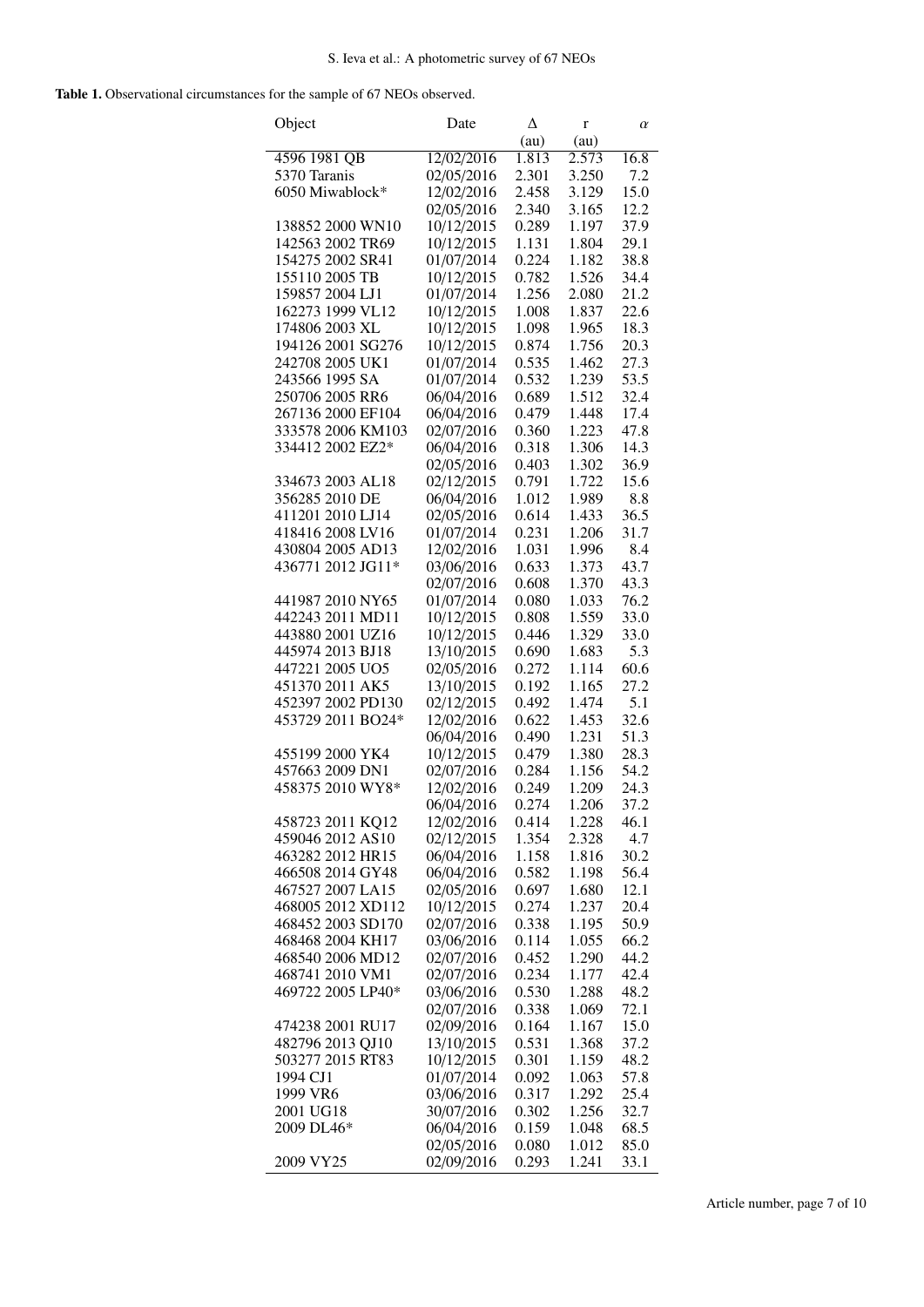# Table 1. continued.

| Object               | Date       | ٨     | r     | $\alpha$ |
|----------------------|------------|-------|-------|----------|
|                      |            | (au)  | (au)  |          |
| 2012 BF86            | 12/02/2016 | 0.106 | 1.067 | 39.7     |
| 2012 CK <sub>2</sub> | 12/02/2016 | 0.657 | 1.549 | 24.1     |
| 2012 JR17            | 02/05/2016 | 1.095 | 2.077 | 8.7      |
| 2014 RC11            | 02/09/2016 | 0.370 | 1.333 | 24.5     |
| 2015 OL35            | 12/02/2016 | 0.692 | 1.549 | 27.4     |
| 2015 OS35            | 02/12/2015 | 0.675 | 1.649 | 7.8      |
| 2015 TX143           | 02/05/2016 | 0.293 | 1.086 | 66.8     |
| 2015 YN1             | 12/02/2016 | 0.246 | 1.172 | 37.0     |
| 2016 AF165           | 12/02/2016 | 0.343 | 1.311 | 16.7     |
| 2016 EM28            | 02/05/2016 | 0.382 | 1.289 | 36.5     |
| 2016 GN221           | 02/07/2016 | 0.258 | 1.226 | 32.2     |
| 2016 LY47            | 02/07/2016 | 0.420 | 1.280 | 43.5     |
| 2016 LZ10            | 30/07/2016 | 0.197 | 1.156 | 40.7     |
| 2016 NV              | 30/07/2016 | 0.415 | 1.268 | 44.6     |

NOTE:  $\Delta$  and *r* are the topocentric and the heliocentric distance, respectively.  $\alpha$  is the solar phase angle. Objects with an asterisk were observed twice, as explained in the text.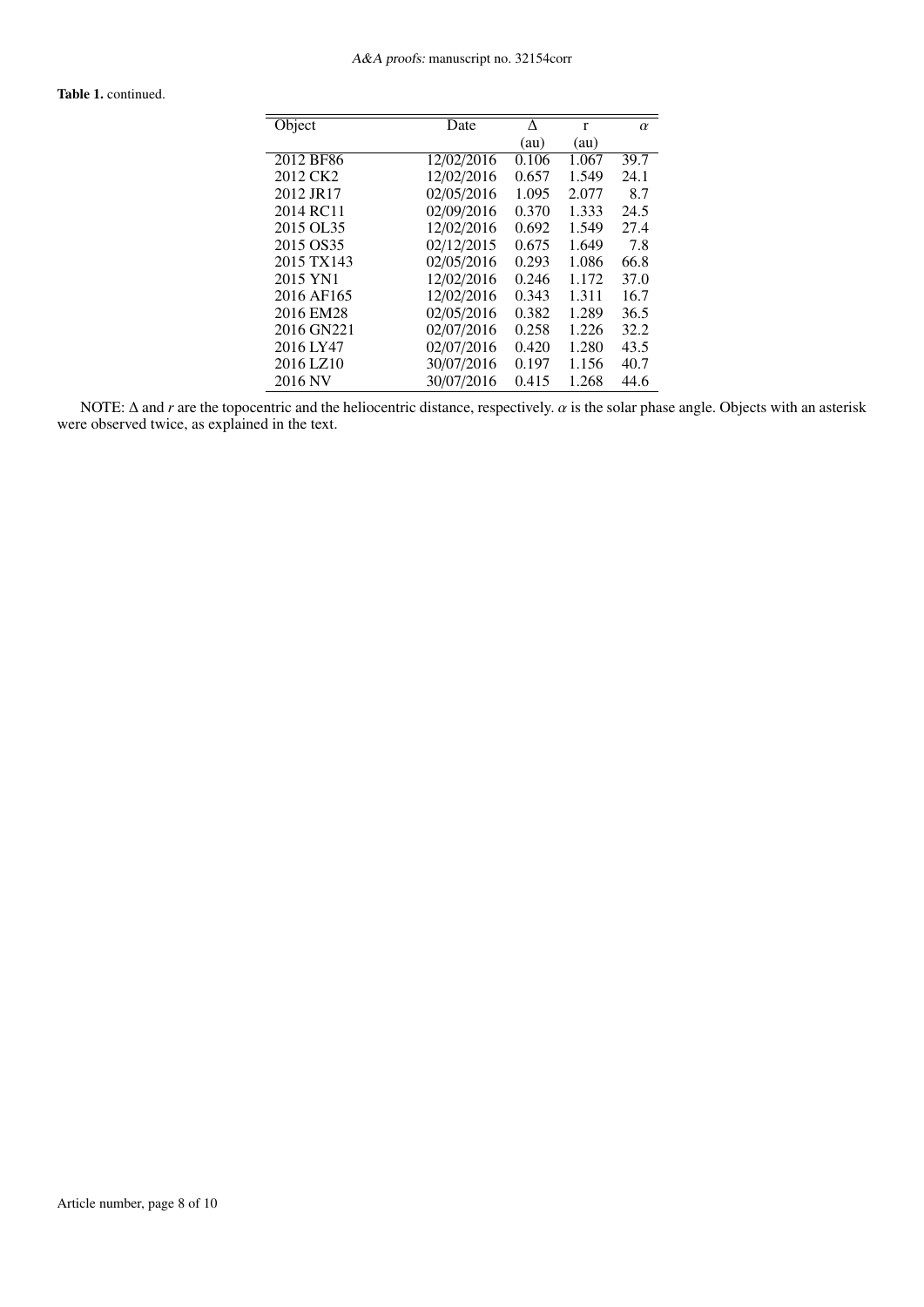|      | Object     | $H_{\rm}$ | V                | $B-V$   | $V-R$ | V-I      | Taxonomy                  | Albedo | D(km) |
|------|------------|-----------|------------------|---------|-------|----------|---------------------------|--------|-------|
| 4596 |            | 16.3      | $21.13 \pm 0.06$ | 0.95    | 0.47  | 0.96     | $\overline{S}$            |        |       |
| 5370 |            | 15.1      | $20.10 \pm 0.03$ | 0.64    | 0.36  | 0.82     | $\mathsf{C}$              | 0.040  | 6.060 |
| 6050 |            | 14.9      | $20.44 \pm 0.05$ | 0.76    | 0.37  | 0.73     | $\mathbf X$               | 0.186  | 3.227 |
|      |            |           | $20.11 \pm 0.04$ | 0.73    | 0.42  | 0.74     |                           |        |       |
|      | 138852     | 20.2      | $19.57 \pm 0.04$ | 0.83    | 0.48  | 0.69     | ${\bf S}$                 |        |       |
|      | 142563     | 17.1      | $19.88 \pm 0.03$ | 0.92    | 0.43  | 0.61     | ${\bf S}$                 | 0.378  | 0.822 |
|      | 154275*    | 20.1      | $18.67 \pm 0.03$ | $0.8\,$ | 0.41  | 0.71     | $\mathsf{C}$              |        |       |
|      | 155110     | 17.5      | $19.10 \pm 0.03$ | 0.77    | 0.31  | 0.74     | ${\bf S}$                 |        |       |
|      | 159857*    | 15.4      | $18.63 \pm 0.04$ | 0.78    | 0.58  | 0.9      | ${\bf S}$                 | 0.130  | 3.066 |
|      | 162273     | 17.2      | $19.51 \pm 0.05$ | 0.86    | 0.55  | 0.84     | $\mathbf V$               |        |       |
|      | 174806     | 17.2      | $19.96 \pm 0.08$ | 0.76    | 0.45  | 0.95     | $\mathbf D$               |        |       |
|      | 194126     | 17.7      | $20.03 \pm 0.05$ | 0.75    | 0.55  | 0.87     | ${\bf S}$                 |        |       |
|      | 242708*    | 18.1      | $18.96 \pm 0.06$ | 0.74    | 0.5   | 0.72     | ${\bf S}$                 |        |       |
|      |            |           |                  | 0.77    | 0.53  |          | ${\bf S}$                 |        |       |
|      | 243566*    | 17.4      | $18.21 \pm 0.06$ |         |       | 0.79     |                           | 0.091  | 1.459 |
|      | 250706*    | 18.5      | $19.46 \pm 0.06$ | 0.83    | 0.48  | 0.82     | ${\bf S}$                 |        |       |
|      | 267136     | 18.9      | $18.98 \pm 0.04$ | 0.83    | 0.46  | 0.72     | ${\bf S}$                 |        |       |
|      | 333578*    | 20.2      | $19.74 \pm 0.03$ | 0.82    | 0.47  | 0.65     | $\boldsymbol{\mathrm{V}}$ |        |       |
|      | 334412     | 20.2      | $18.95 \pm 0.05$ | 0.69    | 0.45  | 0.76     | S                         | 0.400  | 0.192 |
|      |            |           | $20.37 \pm 0.05$ | 0.76    | 0.42  | 0.81     |                           |        |       |
|      | 334673     | 17.9      | $19.89 \pm 0.08$ | 0.79    | 0.48  | 0.72     | ${\bf S}$                 | 0.295  | 0.643 |
|      | 356285     | 17.3      | $19.69 \pm 0.04$ | 0.77    | 0.58  | 0.8      | ${\bf S}$                 |        |       |
|      | 411201     | 17.8      | $19.54 \pm 0.02$ | 0.91    | 0.56  | 0.74     | $\mathbf V$               | 0.189  | 0.842 |
|      | 418416*    | 20.3      | $18.51 \pm 0.04$ | 0.94    | 0.51  | 0.72     | ${\bf S}$                 |        |       |
|      | 430804*    | 17.9      | $20.26 \pm 0.04$ | 0.51    | 0.29  | 0.69     | $\mathsf{C}$              | 0.130  | 0.970 |
|      | 436771     | 19.0      | $20.55 \pm 0.03$ | 0.82    | 0.49  | 0.87     | S                         |        |       |
|      |            |           | $20.39 \pm 0.04$ | 0.86    | 0.45  | 0.82     |                           |        |       |
|      | 441987*    | 21.5      | $18.63 \pm 0.02$ | 0.77    | 0.56  | 0.91     | ${\bf S}$                 | 0.071  | 0.250 |
|      | 442243     | 18.1      | $19.98 \pm 0.05$ | 0.85    | 0.52  | 0.81     | ${\bf S}$                 |        |       |
|      | 443880*    | 19.4      | $20.20 \pm 0.06$ | 0.57    | 0.44  | 0.61     | $\mathsf{C}$              |        |       |
|      | 445974*    | 20.3      | $21.72 \pm 0.16$ | 0.92    | 0.56  | 0.77     | ${\bf S}$                 |        |       |
|      | 447221     | 20.7      | $20.31 \pm 0.03$ | 0.79    | 0.54  | 0.9      | ${\bf S}$                 |        |       |
|      | 451370*    | 21.5      | $19.42 \pm 0.07$ | $0.8\,$ | 0.35  | 0.73     | $\mathsf{C}$              |        |       |
|      | 452397     | 20.4      | $20.31 \pm 0.08$ | 0.85    | 0.54  | 0.77     | ${\bf S}$                 |        |       |
|      | 453729*    |           |                  |         |       |          | ${\bf S}$                 |        |       |
|      |            | 18.8      | $20.21 \pm 0.03$ | 0.88    | 0.39  | 0.83     |                           |        |       |
|      |            |           | $19.84 \pm 0.04$ | 0.81    | 0.46  | 0.74     |                           |        |       |
|      | 455199     | 19.8      | $20.45 \pm 0.08$ | 0.81    | 0.41  | 0.89     | D                         |        |       |
|      | 457663     | 20.3      | $19.58 \pm 0.04$ | $0.8\,$ | 0.38  | 0.67     | $\mathbf X$               |        |       |
|      | 458375     | 21.3      | $19.94 \pm 0.05$ | 0.77    | 0.51  | 0.66     | ${\bf S}$                 |        |       |
|      |            |           | $20.12 \pm 0.05$ | 0.74    | 0.55  | 0.69     |                           |        |       |
|      | 458723*    | 19.4      | $19.49 \pm 0.03$ | 1.24    | 0.5   | $0.68\,$ | V                         |        |       |
|      | 459046     | 17.1      | $20.43 \pm 0.08$ | 0.94    | 0.56  | 0.91     | ${\bf S}$                 |        |       |
|      | 463282     | 17.1      | $19.82 \pm 0.05$ | 0.72    | 0.49  | 0.72     | X                         |        |       |
|      | 466508*    | 18.6      | $20.08 \pm 0.05$ | 0.73    | 0.57  | 0.79     | ${\bf S}$                 |        |       |
|      | 467527     | 19.5      | $20.59 \pm 0.03$ | 0.81    | 0.38  | 0.79     | X                         |        |       |
|      | 468005*    | 21.2      | $19.78 \pm 0.04$ | 0.99    | 0.5   | 0.69     | ${\bf S}$                 |        |       |
|      | 468452     | 19.1      | $18.86 \pm 0.03$ | 0.74    | 0.33  | 0.63     | $\mathsf{C}$              |        |       |
|      | 468468*    | 21.9      | $19.28 \pm 0.01$ | 0.78    | 0.54  | 0.65     | ${\bf S}$                 | 0.072  | 0.206 |
|      | 468540     | 19.4      | $20.12 \pm 0.02$ | 0.76    | 0.48  | 0.71     | ${\bf S}$                 | 0.430  | 0.267 |
|      | 468741     | 20.1      | $18.60 \pm 0.02$ | 0.76    | 0.42  | 0.69     | ${\bf S}$                 |        |       |
|      | 469722     | 19.5      | $20.45 \pm 0.05$ | 0.96    | 0.39  | 0.80     | ${\bf S}$                 |        |       |
|      |            |           | $20.18 \pm 0.03$ | 0.91    | 0.45  | 0.85     |                           |        |       |
|      | 474238     | 21.5      | $18.80 \pm 0.02$ | 0.75    | 0.44  | 0.8      | X                         |        |       |
|      | 482796*    | 19.5      | $20.19 \pm 0.04$ | 0.95    |       |          | ${\bf S}$                 |        |       |
|      |            |           |                  |         | 0.52  | 0.73     | ${\bf S}$                 |        |       |
|      | 503277     | 19.8      | $19.30 \pm 0.10$ | 0.94    | 0.39  | 0.65     |                           |        |       |
|      | 1994 CJ1*  | 21.4      | $18.55 \pm 0.04$ | 0.83    | 0.72  | 1.02     | A                         |        |       |
|      | 1999 VR6*  | 20.8      | $20.15 \pm 0.09$ | $0.8\,$ | 0.5   | 0.74     | ${\bf S}$                 |        |       |
|      | 2001 UG18  | 20.7      | $19.88 \pm 0.05$ | 0.91    | 0.41  | 0.59     | ${\bf S}$                 |        |       |
|      | 2009 DL46* | 22.0      | $20.07 \pm 0.03$ | 0.65    | 0.46  | 0.87     | D                         |        |       |
|      |            |           | $19.26 \pm 0.03$ | 0.64    | 0.49  | 0.9      |                           |        |       |

Table 2. Absolute (H) and visual (V) magnitude, color indexes, and the obtained taxonomy for our sample of 67 NEOs. Known albedos are taken form the EARN database, while diameters are computed using the relation found by [Bowell et al.](#page-4-25) [\(1989\)](#page-4-25).

Article number, page 9 of 10